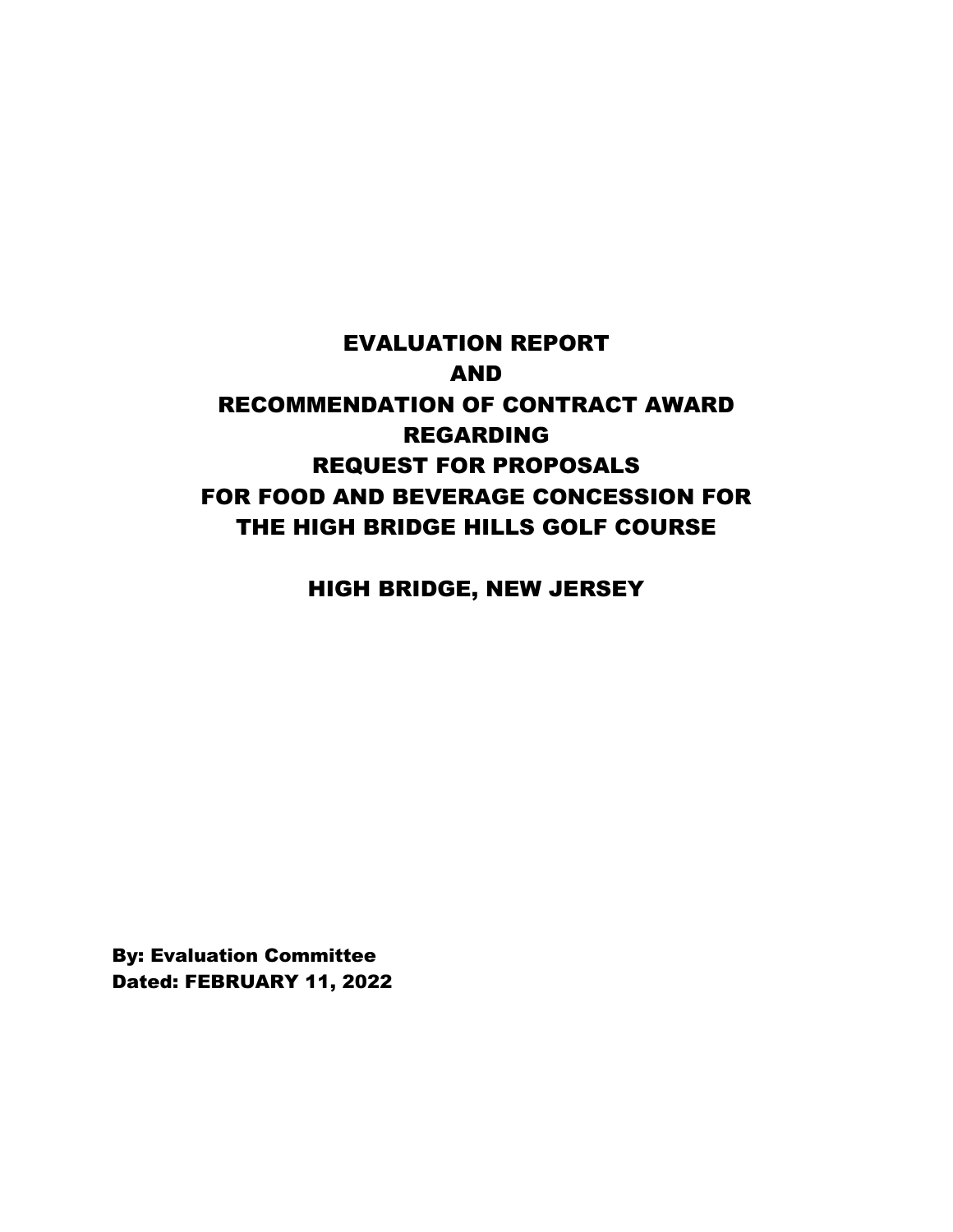### **EVALUATION REPORT AND RECOMMENDATION OF THE CONTRACT AWARD TABLE OF CONTENTS**

# **REPORT SECTIONS PAGE**

| I. |  |
|----|--|
|    |  |
|    |  |
|    |  |
|    |  |

# **ATTACHMENTS**

- **A: Proposal Evaluation Form**
- **B: Proposed Contract**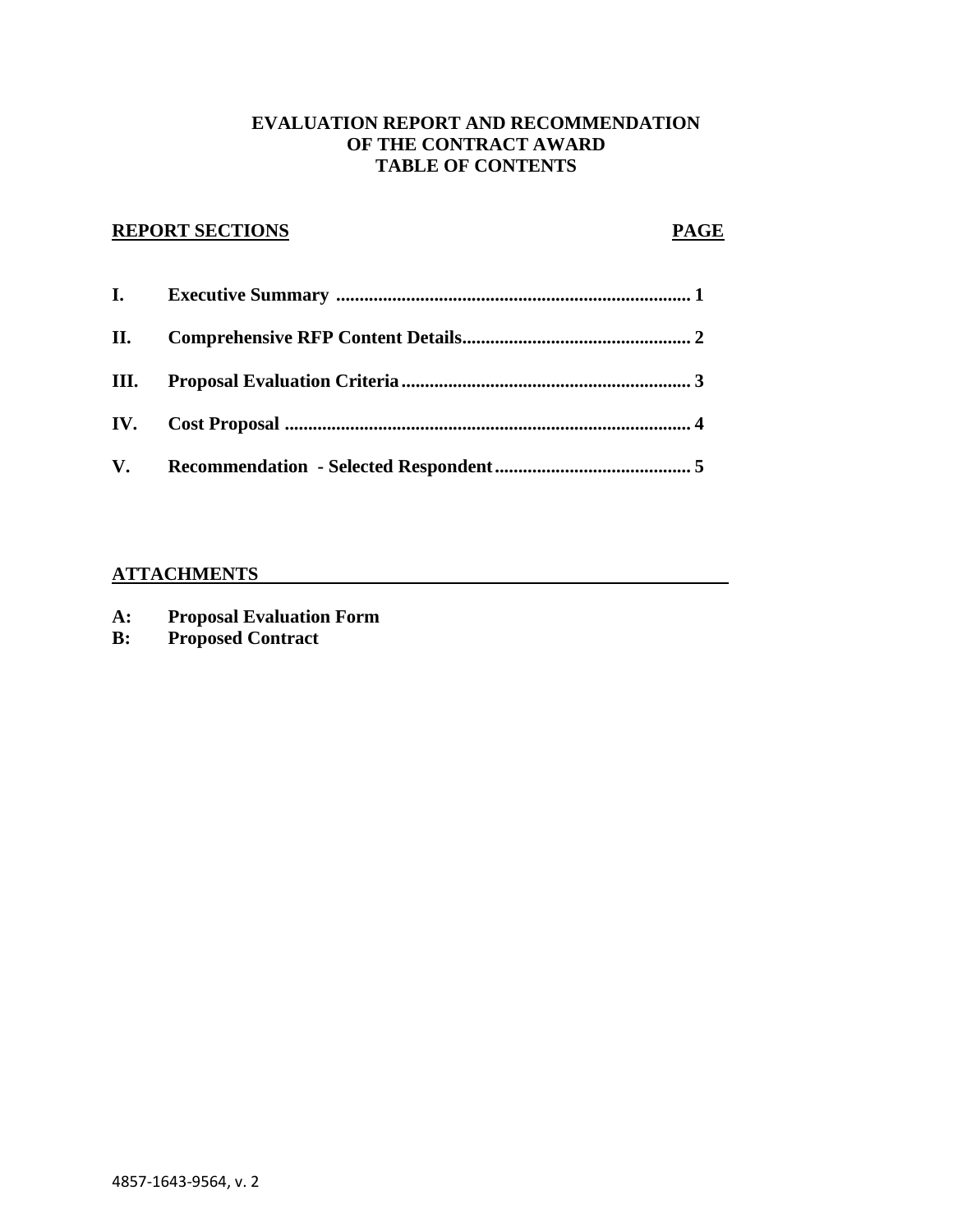This Evaluation Report and Recommendation of Contract Award (the "Report") is being provided pursuant to and in accordance with the requirements of the competitive contracting provisions of the Local Public Contracts Law (N.J.S.A. 40A:11-4.1 et seq.) (the "LPCL"). The purpose of this Report is to provide the Council (the "Borough Council") of the Borough of High Bridge, New Jersey (the "Borough") with an evaluation of the proposal received in response to a Request for Proposals for Food and Beverage Concession for the High Bridge Hills Golf Course issued by the Borough, and to provide a recommendation to the Borough Council of a Respondent for the award of a contract (the "Selected Respondent").

### **Recommendation**

Based on the information and analysis set forth in this Report, the Evaluation Committee (defined herein) recommends the Borough Council award the contract with the Borough for a food and beverage concession for the High Bridge Hills Golf Course (the "Golf Course"), which is owned by the Borough, (the "Contract") to Indigo Sports, LLC for a term commencing on April 1, 2022 and terminating on December 31, 2026 (the "Contract Term").

# **I. EXECUTIVE SUMMARY**

### **A. Request for Proposals**

On December 20, 2021 the Borough issued a Request for Proposals ("RFP") through the competitive contracting process of the LPCL, to solicit proposals from qualified and experienced firms or entities to enter into the Contract with the Borough for the Contract Term for the food and beverage concession for the Golf Course including the provision of food and beverage services including the operation, management and maintenance of the bar located in the clubhouse at the Golf Course in accordance with the Contract, as more particularly described in the RFP (the "Services"). The Borough issued one (1) addenda to the RFP which was e-mailed to all recipients of the RFP.

# **B. Proposals**

On January 28, 2022, the Borough received a proposal (the "Proposal") in response to the RFP from:

Indigo Sports, LLC (fka Antares Golf, LLC) ("Indigo") 12700 Sunrise Valley Drive Suite 300 Reston, VA 20191

# **C. Evaluation**

To evaluate the Proposal, the Borough formed an Evaluation Committee comprised of: Michele Lee, Mayor; Bonnie Fleming, Administrator; and Councilperson Natalie Ferry (collectively, the "Evaluation Committee" or "Committee") as assisted by Frances McManimon, Esq. of McManimon, Scotland & Baumann, LLC, Special Counsel to the Borough ("Special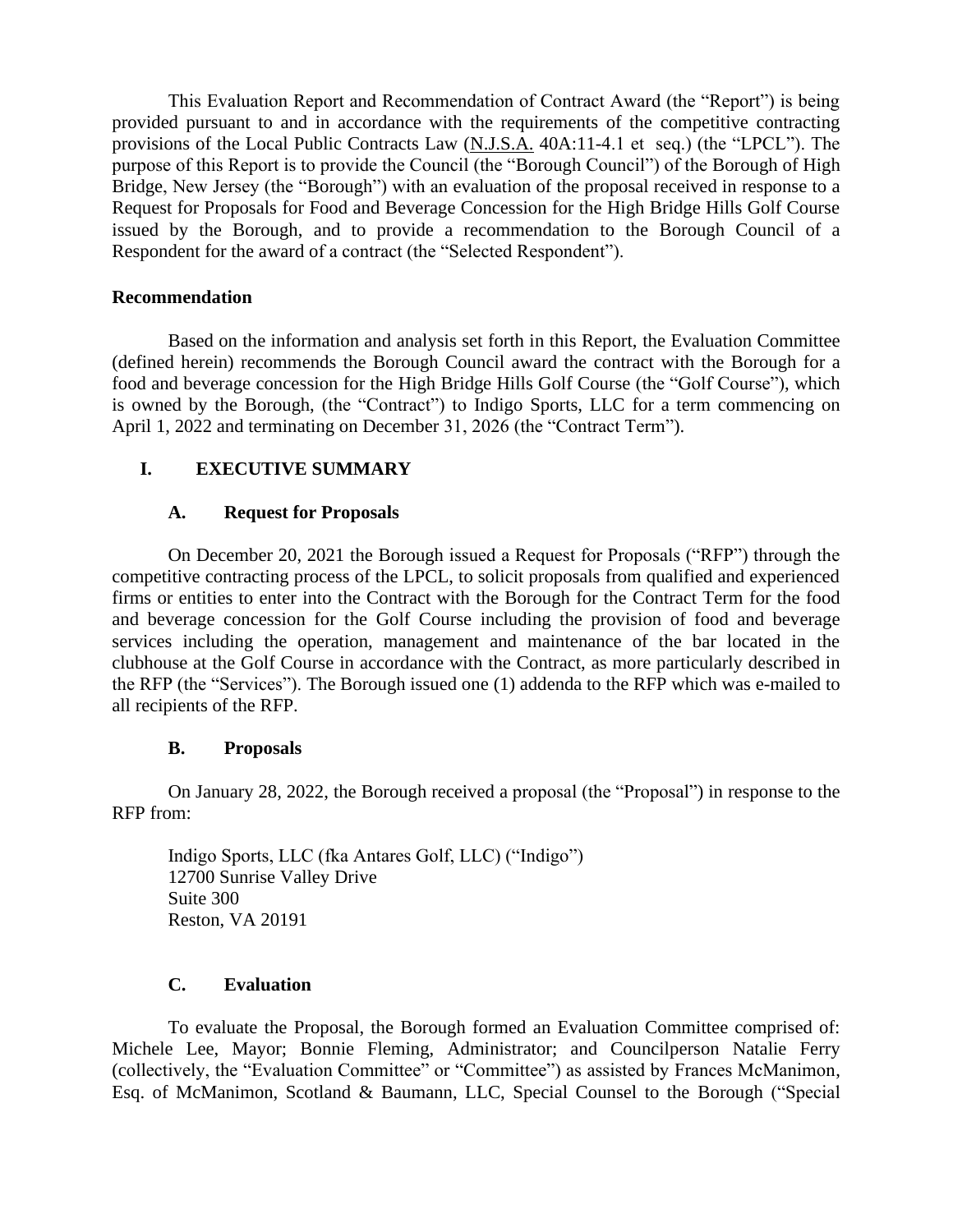Counsel"). The evaluation process was undertaken in accordance with the competitive contracting provisions of the LPCL and all other applicable law. The Evaluation Committee conducted a comprehensive review and evaluation of the Proposal. The review of the Proposal was based upon qualifications, experience, proposed operation management, maintenance plan and approach, project team, proposal and other factors, as set forth in the Proposal. The review and evaluation of the Proposal was conducted in accordance with the proposal evaluation criteria set forth in the RFP and the evaluation form ("Evaluation Form"). This criteria was developed to meet the specific needs of the Borough in obtaining the Services. The total score of the Proposal is as follows:

Indigo: 83 out of 100

The Evaluation Committee, with the assistance of the Special Counsel, drafted this Report for the Borough Council.

# **II. COMPREHENSIVE RFP CONTENT DETAILS**

It is the intent of the Borough to enter into a Contract with a qualified vendor for the Contract Term commencing April 1, 2022 and terminating on December 31, 2026. The Contract, which was provided as an attachment to the RFP and is attached hereto as Attachment B, requires the Selected Respondent to provide food and beverage services at the Golf Course including the operation, management and maintenance of the bar located in the clubhouse at the Golf Course in accordance with the Contract. The RFP also requires the Selected Respondent to provide the Services in accordance with all Federal, State and local requirements, laws, rules and regulations, and to meet and implement certain processes and procedures as minimum standards. The RFP also advised potential respondents, that the Borough would evaluate each proposal on the basis of established criteria as set forth in the RFP, and in accordance with the competitive contracting provisions of the LPCL and applicable law.

### **A. Form of Proposal and Required Forms**

Respondents were required to submit, as part of their proposal submission, the documents and information described in the RFP, to demonstrate that the Respondent meets or exceeds the required administrative criteria of the RFP. Respondents were invited to submit supplemental information, in addition to the required information, that might be useful in evaluating the Respondent's qualifications. Respondents were encouraged to be clear, factual, and concise in the presentation of their information.

Proposal submissions were required to include:

- General Information (RFP Section II, 3.5.2)
- Administrative Information (RFP Section III, 3.5.3);
- Financial Information (RFP Section IV, 3.5.4);
- Supplemental Information; and
- Proposal (RFP Section VII, 3.5.6)

Proposal submissions were required to include the following, among other items: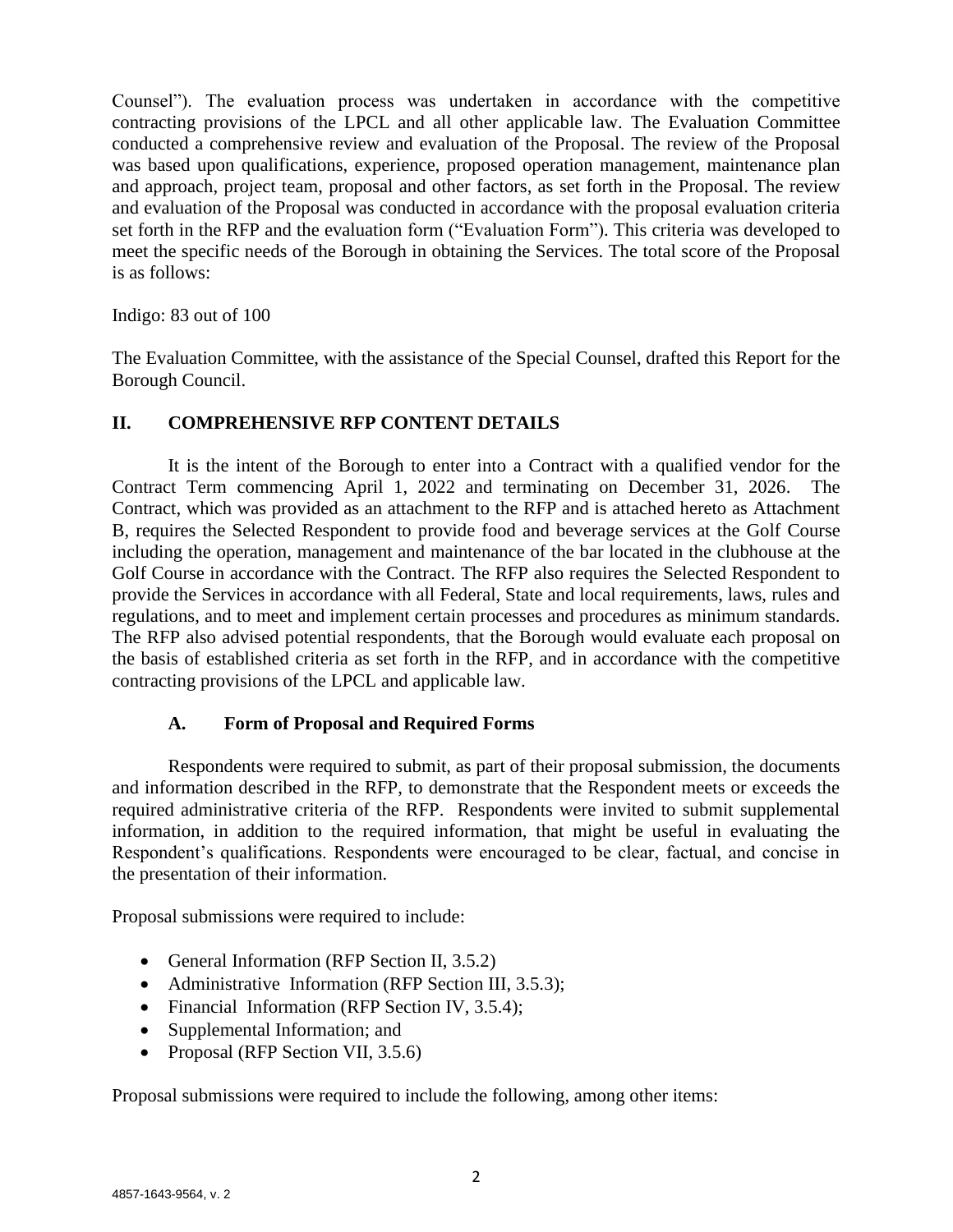Proposal Form A-1: Respondent Form/Cover Letter

Proposal Form A-2: Ownership Disclosure Statement

Proposal Form A-3: Consent to Investigate

Proposal Form A-4: Non-Collusion Affidavit

Proposal Form A-5: Bid Bond

Proposal Form A-6: Gratuity Affidavit

Proposal Form A-7: Insurance Certification

Proposal Form A-8: Equal Employment Opportunity Certificate

Proposal Form A-9: Proposal

#### **B. Evaluation Process**

The Borough formed an Evaluation Committee to review the Proposal and developed a comprehensive Evaluation Form to guide the Committee in its review of the Proposal. The review and evaluation of the Proposal were based on the model evaluation criteria and methodology set forth in N.J.A.C. 5:34-4.2 and the competitive contracting review process set forth in N.J.S.A. 40A:11-4.5 of the LPCL. Prior to reviewing the Proposal, each member of the Committee, along with Special Counsel, submitted a Certification confirming no conflict in accordance with N.J.A.C. 5:34-4.3(f). A copy of the Proposal was also sent to the Special Counsel, for technical review to determine if the Respondents included and completed the documentation and information set forth in the RFP.

Each member of the Evaluation Committee reviewed the Proposal, particularly with respect to the Respondent's Administrative and Management information and the Cost Proposal. The Evaluation Committee met to discuss their review, and as a Committee, evaluated the information and documentation based on the evaluation criteria and categories set forth in the RFP (Section 4). The Committee completed the Evaluation Form for the Respondent. The Proposal Evaluation Form is attached hereto as Attachment A.

### **III. PROPOSAL EVALUATION CRITERIA**

The following sets forth the evaluation criteria and percentage weighing that was applied by the Evaluation Committee in their review and evaluation of the Proposal. The Administrative and Management criteria and the Cost Proposal were weighted as set forth in the RFP.

> 1. Administrative Criteria: Proposal follows RFP format, corporate resources and staff, pending/threatened legal and administrative proceedings and corporate restructuring which could materially affect ability to provide Services, material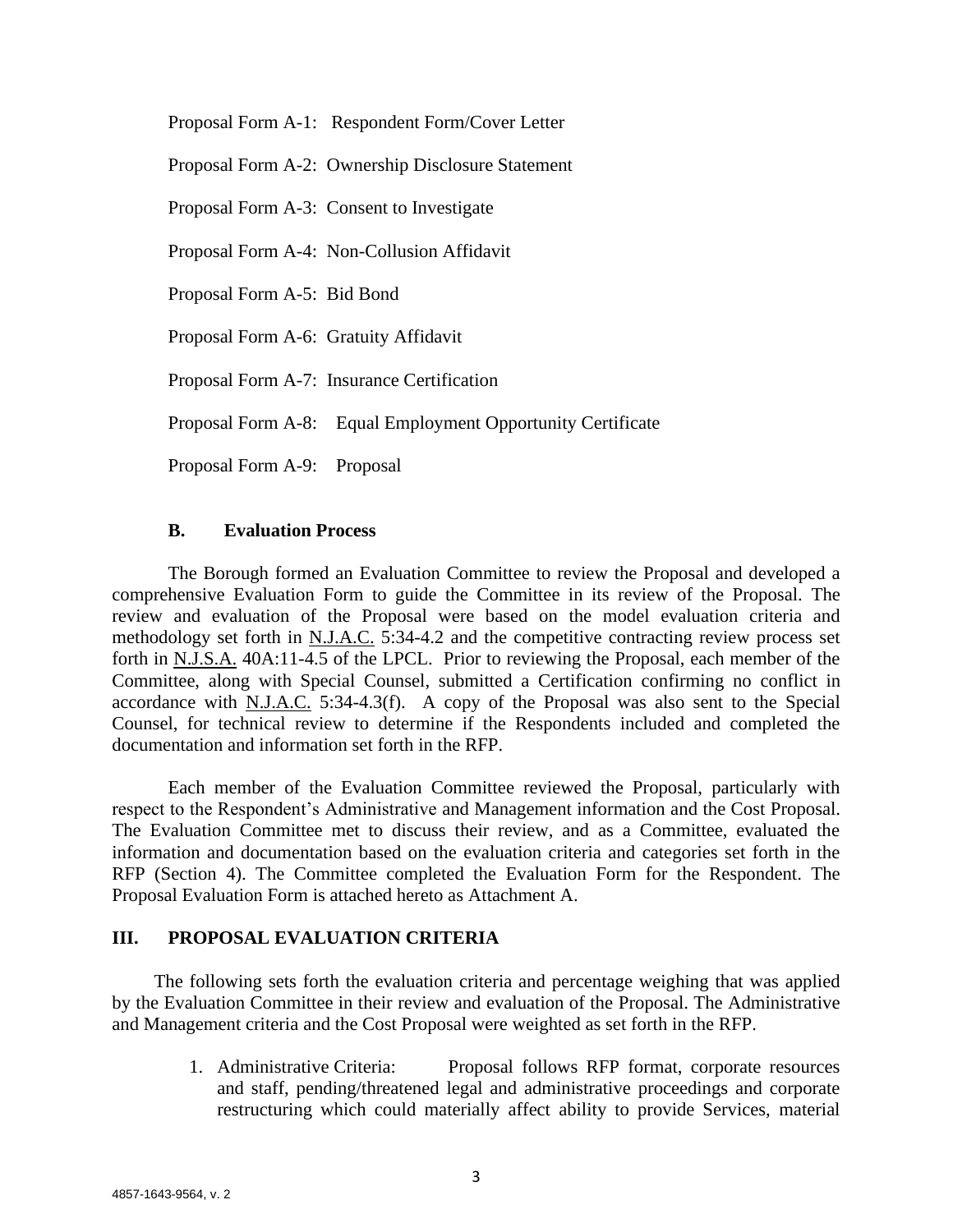pending legal and administrative proceedings in which respondent/guarantor officers, directors, employees, principals, property is subject, criminal charges brought against the respondent and disposition, civil proceedings, disqualification/prevented from bidding/contract termination of federal, state local government project, default, compliance history, refusal to testify, permit violations

- 2. Management Criteria: Management structure and experience, organizational chart, experience of personnel dedicated to the Services
- 3. Proposal: Concession fees

### **IV. PROPOSAL**

The Proposal is set forth below.

#### **Indigo Proposal**

#### CONCESSION FEE TO BOROUGH

| <b>YEAR ONE</b>   | 5% of gross revenue from food and beverage sales |
|-------------------|--------------------------------------------------|
| <b>YEAR TWO</b>   | 5% of gross revenue from food and beverage sales |
| <b>YEAR THREE</b> | 5% of gross revenue from food and beverage sales |
| <b>YEAR FOUR</b>  | 5% of gross revenue from food and beverage sales |
| <b>YEAR FIVE</b>  | 5% of gross revenue from food and beverage sales |

### **V. RECOMMENDATION – SELECTED RESPONDENT**

The Evaluation Committee applied the Evaluation Criteria set forth in the RFP to the Proposal. The Proposal was also reviewed for legal compliance, as well as administrative experience, and cost proposal, all as set forth in the RFP. The Evaluation Committee believes that Indigo Sports, LLC, has the experience and administrative capability to work with the Borough and efficiently and effectively provide the Services sought under the RFP. The Evaluation Committee also believes the Proposal submitted by Indigo, is competitive, feasible and justifiable based on the Services to be provided. Accordingly, the Evaluation Committee recommends that the Borough Council award the Contract to Indigo Sports, LLC with an annual concession fee to the Borough of 5% of gross revenue from food and beverage sales. The proposed form of Contract, attached hereto as Attachment B, sets forth the terms, Services and other provisions described in this Report.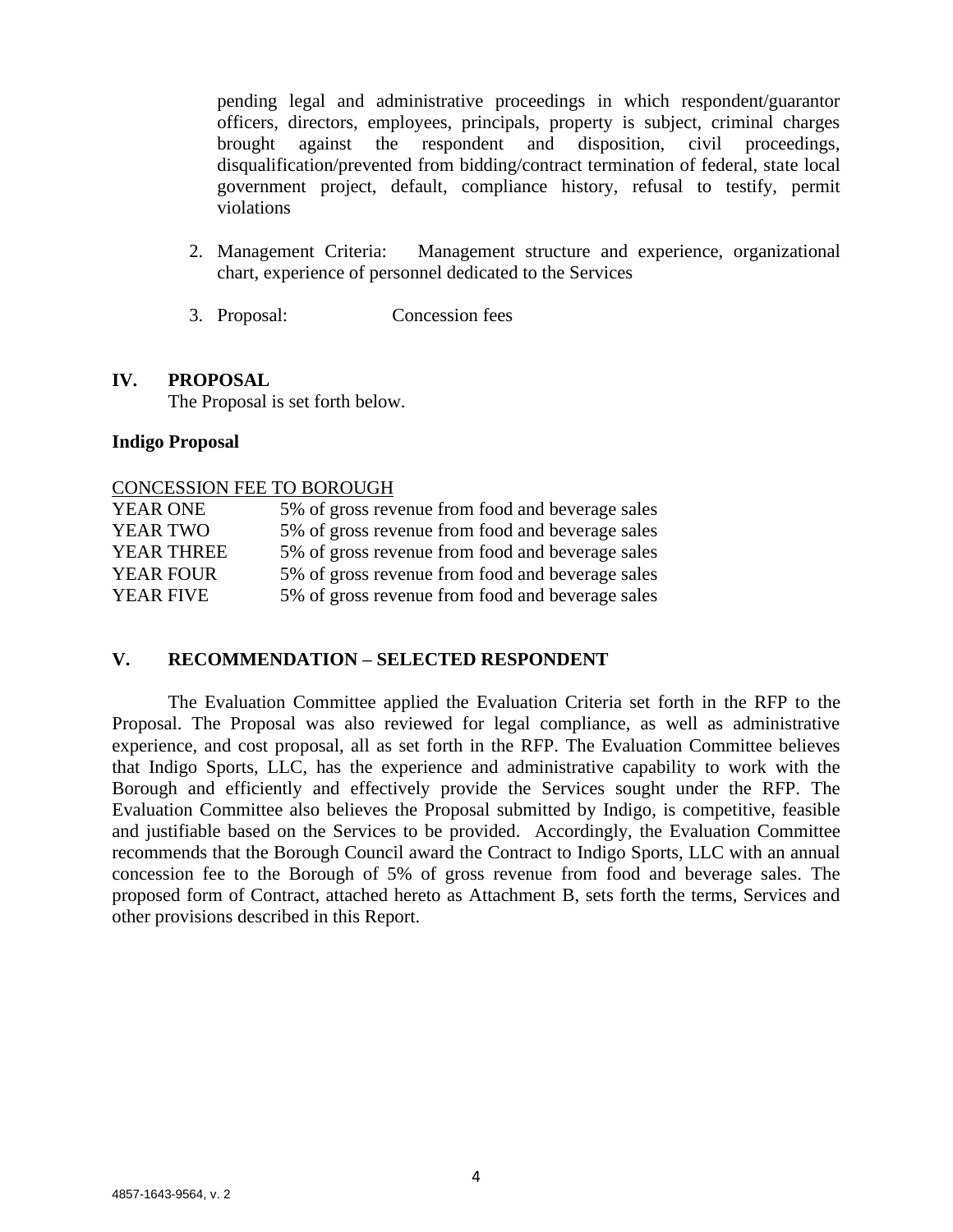# **ATTACHMENT A PROPOSAL EVALUATION FORM**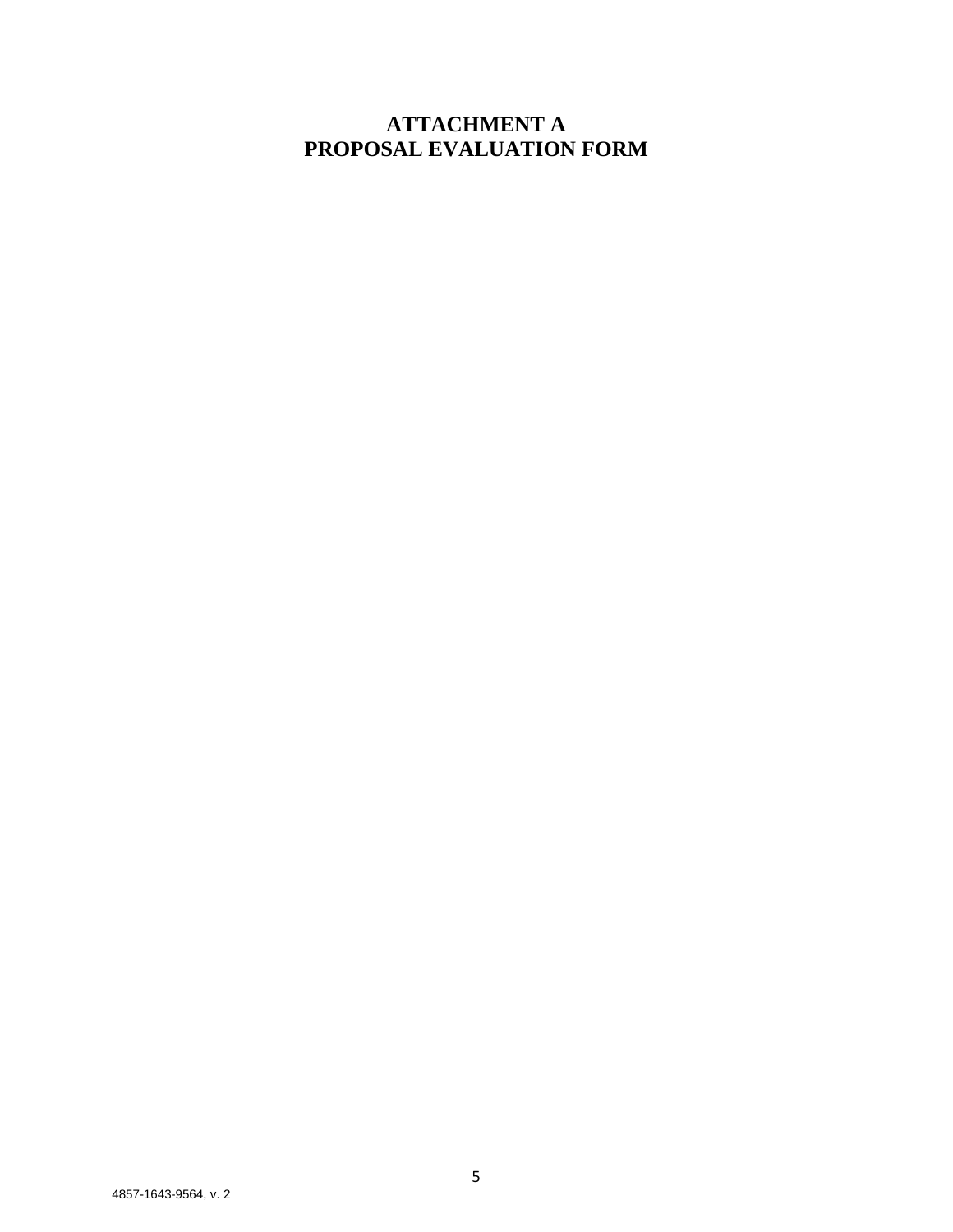# **Introduction**

These guidelines are provided to assist you in the evaluation of proposals received in response to a Request for Proposals (RFP). As a member of the Evaluation Committee, you represent High Bridge Borough, and your reviews of the proposals must be conducted individually and professionally. Evaluation Committee members must follow the established evaluation format and be able to evaluate all proposals objectively and without bias. One of the most important elements in the evaluation process is the assurance that each Offeror is treated fairly and equally. Each member of the Evaluation Committee must submit a Conflict of Interest Statement in accordance with N.J.A.C. 5:34-4.3(f).

# **Evaluation Guidelines**

The proposals will be evaluated in two stages.

First, the submitted proposals are reviewed for responsiveness to determine if they are in compliance with the RFP submission requirements as outlined in the RFP. The proposals will then be scored based upon the criteria presented on the RFP Evaluation Form which should be consistent the requirements of the RFP. Each proposal must be scored by multiplying the rating you determine it deserves by the weighted value of the RFP criterion on the Proposal Evaluation Form.

# **Rating**

TEN (10) BEING EXCELLENT AND ZERO (0) BEING UNSATISFACTORY. You should give considerable thought to the rating you award. The evaluation process is designed to value the judgment and assessment of each individual evaluator. As an evaluator, your scores must reflect your individual judgment based on the selection criteria. The evaluators will discuss the proposals at the Evaluation Committee meeting. The scores will be tabulated at the meeting.

The highest scoring offeror(s) may be required to be interviewed by the Evaluation Committee. The interview/presentation is the second stage of the process. It is not mandatory; however, it is a good tool for the Evaluation Committee to use in its evaluation. It provides an opportunity to meet the key personnel. It is subjective and is not scored. You will be asked to rank the firms interviewed after all the interviews are completed. At the end of the interviews, the Evaluation Committee will have a discussion and do a final ranking of the proposals.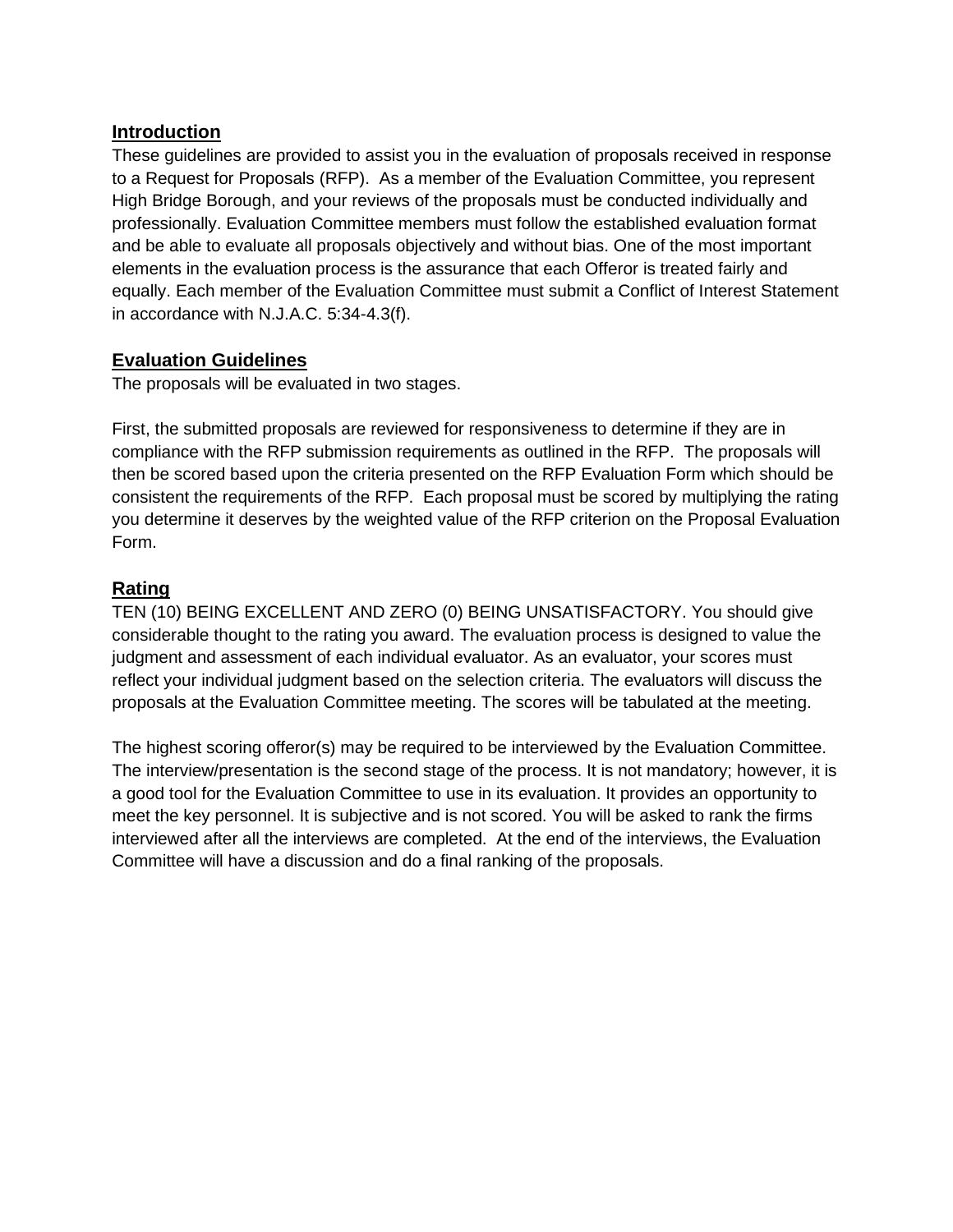# **High Bridge Borough Evaluation Guide and Form Food and Beverage Concession for High Bridge Hills Golf Course**

# **RFP Title: REQUEST FOR PROPOSALS FOR FOOD AND BEVERAGE CONCESSION FOR THE HIGH BRIDGE HILLS GOLF COURSE**

#### **Proposer: Indigo Sports**

| Points  | Guidance                                                                      | Expected      |
|---------|-------------------------------------------------------------------------------|---------------|
|         |                                                                               | Occurrence    |
| 10      | Excellent, insightful response- Meets all Evaluation Criteria for each 1 thru | Rare (<5%)    |
|         | 8 below                                                                       |               |
| $8 - 9$ | Very Good, thoughtful response - Meets 80-90% of Criteria                     | Occasional    |
|         |                                                                               | (20%)         |
| $6 - 7$ | Good, More than adequate response - Meets 60-70% of Criteria                  | Frequent      |
|         |                                                                               | (40% or >)    |
| $4 - 5$ | Adequate response, no special insights - Meets 40-50% of Criteria             |               |
|         |                                                                               | (20%)         |
| $2 - 3$ | Inadequate response - Meets 20-30% of Criteria                                | Infrequent (< |
|         |                                                                               | 10%)          |
| $0 - 1$ | Totally inadequate response, No response given - Meets 0-10% of Criteria      | Rare (< 5%)   |

### **Evaluation**

| Criteria                                                                         | Possible<br><b>Points</b> | Points<br>Awarded | Weighted<br>Multiplier | Total<br>Points |
|----------------------------------------------------------------------------------|---------------------------|-------------------|------------------------|-----------------|
| 1. Concession Fee                                                                | $0 - 10$                  | 7                 | 3.0                    | 21              |
| 2. Proposed management structure and experience                                  | $0 - 10$                  | 9                 | 3.0                    | 27              |
| 3. Service plan and operation and management experience of<br>similar facilities | $0 - 10$                  | 9                 | 3.0                    | 27              |
| 4. Financial Capability                                                          | $0 - 10$                  | 8                 | 1.0                    | 8               |
|                                                                                  |                           |                   |                        |                 |
| <b>TOTAL SCORE</b>                                                               |                           |                   |                        | 83              |

**Evaluation Committee**

**Date Evaluated: 2/11/22**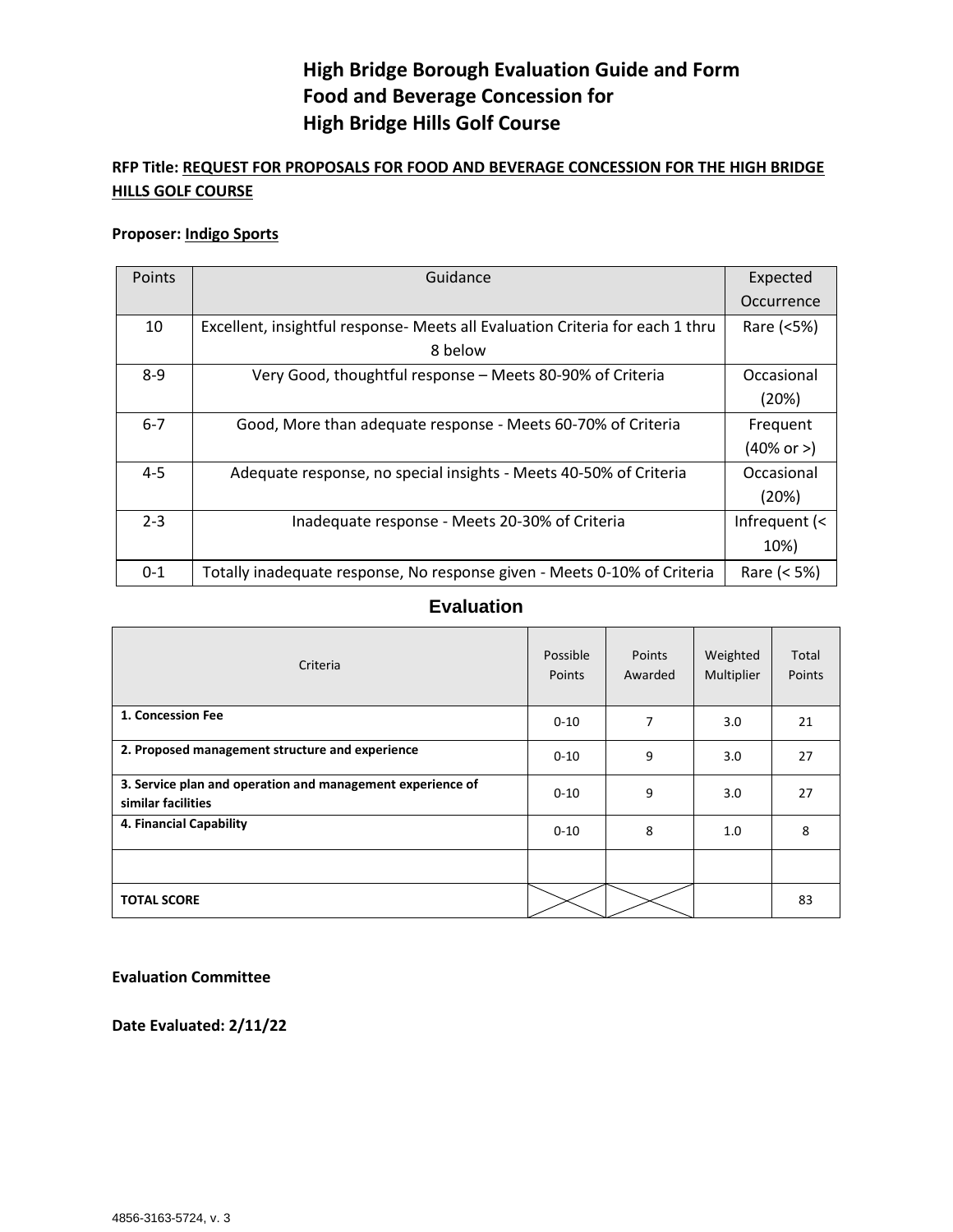# **ATTACHMENT B**

# **PROPOSED CONTRACT**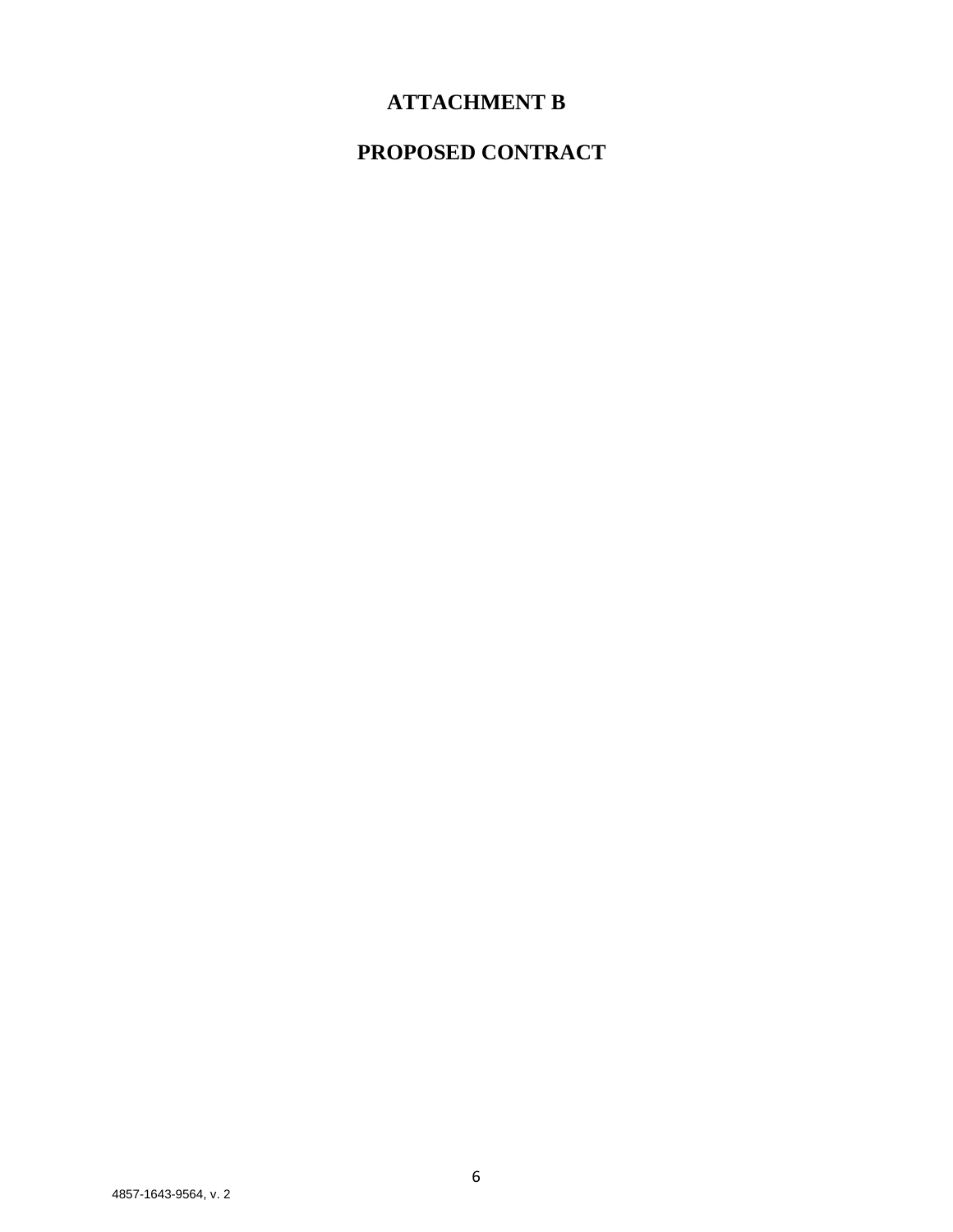### **FOOD AND BEVERAGE SERVICES CONCESSION AGREEMENT FOR HIGH BRIDGE HILLS GOLF COURSE HIGH BRIDGE, NEW JERSEY**

**THIS FOOD AND BEVERAGE SERVICES CONCESSION AGREEMENT** ("Agreement") made as of this day of March, 2022, and effective as of April 1, 2022 (the "Effective Date"), is entered into by the Borough of High Bridge, having an address of 97 West Main Street, High Bridge, New Jersey, (the "Borough"), and Indigo Sports, LLC (fka Antares Golf, LLC) having an address of 12700 Sunrise Valley Drive, Suite 300, Reston, VA 20191 ("the Contractor") (together, the Borough and the Contractor, the "Parties" and each a "Party").

**WHEREAS**, the Borough owns the High Bridge Hills Golf Course located in High Bridge, New Jersey, an 18-hole golf course with a clubhouse, parking lot, driving range, maintenance and storage facilities for the golf carts, equipment and related vehicles, and other amenities (the "Golf Course"); and

**WHEREAS**, a club house is located at the Golf Course in a quadruple wide trailer and houses a bar, kitchen and dining area (the "Bar"); and

**WHEREAS**, the Borough executed a five (5) year agreement with Indigo Sports, LLC effective January 1, 2022 for the operation, management and maintenance of the Golf Course and for the management and operation of the pro shop located in the club house (the "O&M Agreement"); and

**WHEREAS**, the O&M Agreement does not provide for the provision of food and beverage services at the Golf Course; and

**WHEREAS**, the Contractor is engaged in the business of operation and management of golf course facilities; and

**WHEREAS**, the Contractor and the Borough desire to enter into this Agreement which will be effective on the Effective Date for the provision of food and beverage services at the Golf Course, including the operation and management of the Bar (the "Food and Beverage Services"); and

**WHEREAS**, the Contractor and the Borough desire to reduce to writing their understanding concerning the provision of the Food and Beverage Services by the Contractor commencing on the Effective Date.

**NOW, THEREFORE**, in consideration of the mutual covenants, hereinafter specified to be kept and performed by the Parties hereto, IT IS HEREBY AGREED, by and between the Borough and the Contractor as follows:

1. **TERM OF AGREEMENT**: The term of this Agreement shall commence on the Effective Date and shall expire on December 31, 2026 unless terminated or cancelled as set forth herein (the "Term").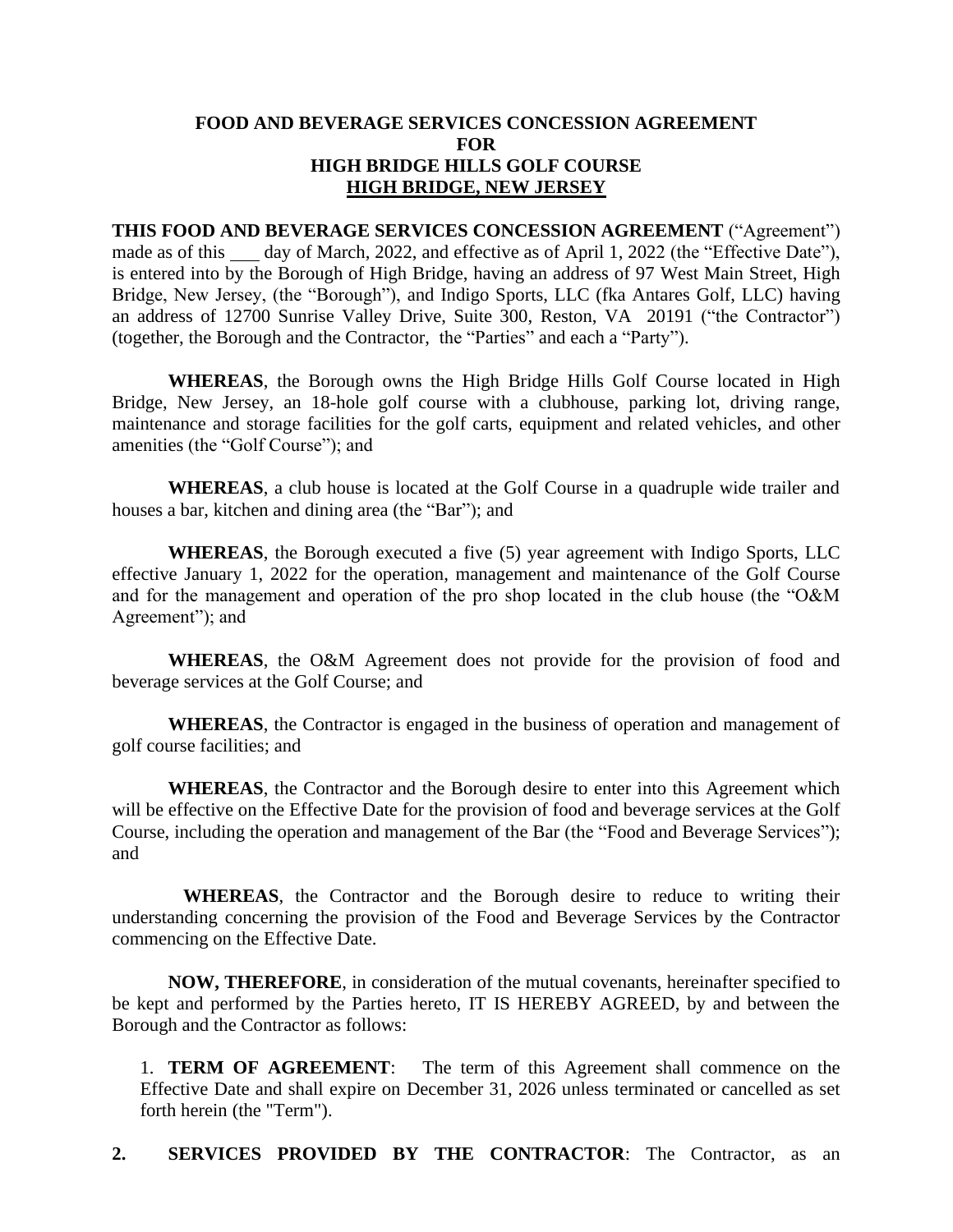independent contractor and through any subsidiary approved in accordance with the provisions of this Agreement, shall have the sole and exclusive right to perform all tasks required to provide the Food and Beverage Services. The Borough and the Contractor agree that they shall cooperate reasonably with each other to permit the Contractor to carry out its duties under this Agreement with respect to the Food and Beverage Services. The Contractor shall oversee, coordinate, organize, manage, direct, and facilitate the Food and Beverage Services as more particularly set forth herein, and in accordance with the terms of this Agreement. The Contractor shall perform the Food and Beverage Services on a day-today basis and shall maintain the Food and Beverage Services in a high-quality, efficient, economical, and business-like manner comparable to other quality golf services in the region. The Contractor agrees to keep the Bar in good order and condition. During the Term and subject to the provisions hereof, the Contractor shall perform, without limitation, the following in connection with the Food and Beverage Services:

- A. Food and Beverage Services. The Contractor shall operate and maintain the grillearea, Bar, beverage cart, seating areas, storage areas, kitchen area, and service areas at the Golf Course. The hours of operation shall be as customary for comparable daily-fee golf courses. The Contractor shall offer a reasonable priced array of food and beverage items for sale to the patrons of the Golf Course and customers.
- B. Emergency Contacts. The Contractor will provide the Borough with the names and telephone numbers of at least two qualified persons who can be called by the Borough representatives when emergency conditions occur during hours when the Contractor's normal work force is not present. The Borough shall call for such assistance only in the event of a genuine and substantial emergency.
- C. Equipment and Supplies. Subsequent to the Effective Date, the Contractor shall procure all necessary equipment, supplies, inventories and materials of good quality and in sufficient amounts, to fulfill the requirements of this Agreement for the Food and Beverage Services. In purchasing supplies, inventories and services, the Contractor will utilize its purchasing procurement services and/or other group buying techniques involving other affiliated clubs managed by the Contractor, provided that the cost thereof shall be competitive with that which would be charged by non-affiliated third party vendors in an arms-length transaction. In such event, the Contractor may receive and retain a fee or other compensation from vendors and service providers in exchange for the Contractor's services in making the benefit of volume purchases available with respect to the Food and Beverage Services, or negotiating and implementing the arrangements with such vendors or providers, provided that the cost shall be competitive as aforesaid. The list of items of equipment, supplies and materials shall include, but not be limited to: counters, displays, computing equipment, point-of-sale system, telephones, office equipment, desks, office supplies, food preparation equipment, small wares, food storage equipment, ice machine, tables, chairs, utensils, cleaning supplies, trash receptacles, and other appurtenant equipment pertaining to the Food and Beverage Services. All equipment and supplies on site will be available for use by the Contractor. The Contractor will replace and repair such items as necessary.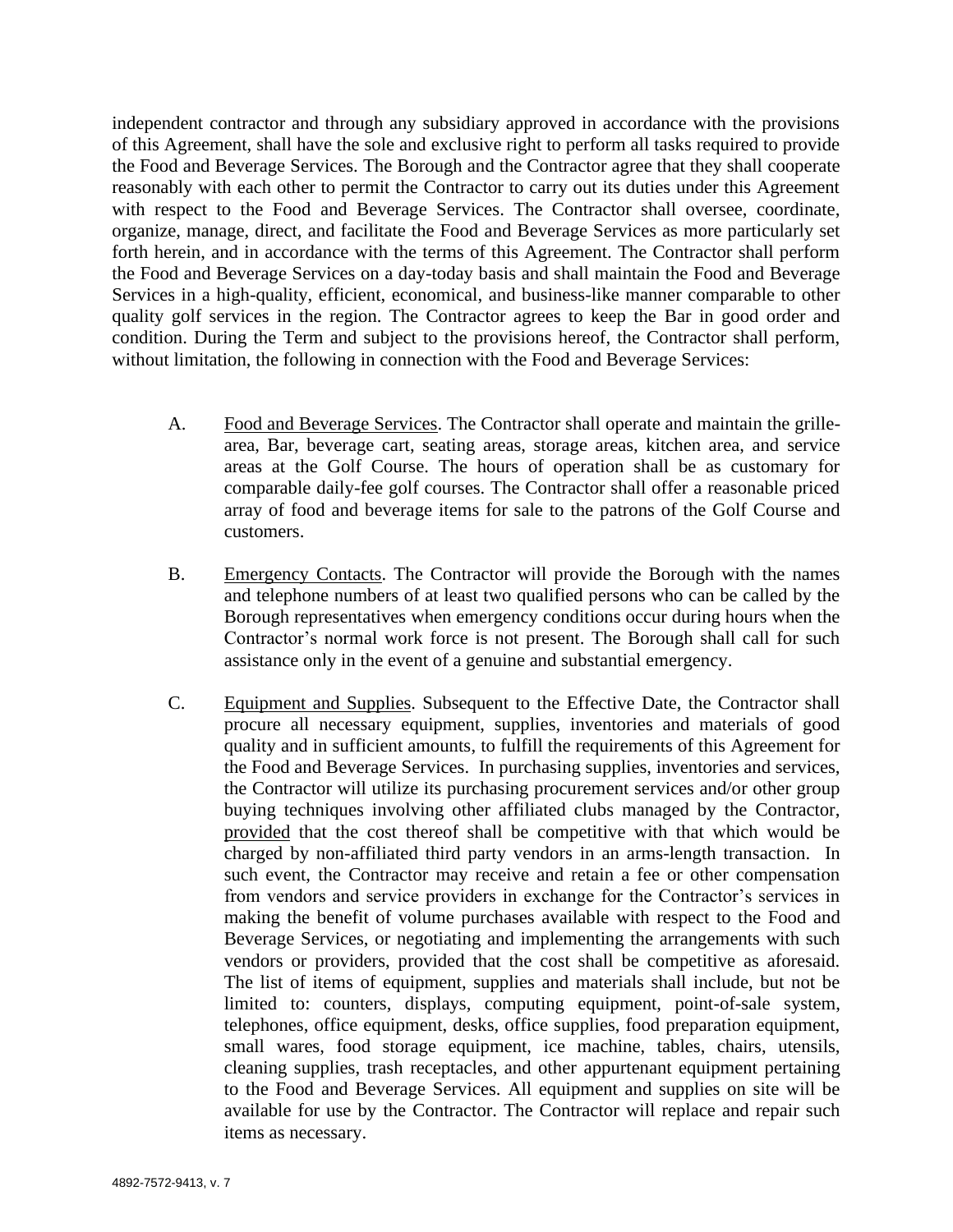D. Employees. The Contractor agrees to recruit, hire, promote, pay, train, and supervise all employees necessary for the performance of its obligations herein including, but not limited to, the food and beverage manager to implement the Food and Beverage Services. The Contractor shall fix their compensation and fringe benefits, and generally establish and maintain all policies relating to employment and employment benefits. All costs of every kind and nature pertaining to employees of the Contractor arising out of the employer-employee relationship, including without limitation, salaries, fringe benefits and bonuses, shall be an expense paid by the Contractor, unless provided otherwise in this Agreement. All employees shall be the employees or independent contractors of the Contractor in rendering the Food and Beverage Services, and not of the Borough. All matters pertaining to the employment of such employees or independent contractors shall be the sole responsibility of the Contractor, and the Borough shall bear no responsibility or liability therefore.

The Contractor shall establish, administer, and maintain the payroll procedure and systems for the Contractor's employees and shall be responsible for overseeing the benefits to, and handling the appropriate payroll deductions for, individual employees. Benefits shall be limited to vacations, sick leave, medical insurance coverage, and 401(k) plan, as determined by the Contractor in its sole discretion. The Contractor shall fully comply with all applicable laws and regulations concerning workers' compensation, social security, unemployment, tax withholding and reporting, hours of labor, wages, working conditions and all other laws affecting or respecting the employment of such employees or independent contractors in the furnishing of the Food and Beverage Services. The Contractor shall have no authority to enter into any employment agreement which purports to be on behalf of the Borough, or which otherwise obligates the Borough in any respect. The Contractor shall comply with Federal and State employment laws.

- E. Discounts. The Contractor shall utilize any national purchase discounts which it may obtain from vendors for products or services, which may include food and beverage equipment, supplies, insurance coverage, food and beverage goods, and retail hard and soft goods.
- F. Supervision. The Contractor shall supervise its on-site staff charged with executing all or part of the Food and Beverage Services described in this Agreement.
- G. Equipment. The Contractor shall, develop a list of required equipment and a purchase/lease schedule pursuant to its preparation of the Annual Budget and Program and maintain in good working condition and order the physical plant and equipment, and all equipment necessary to perform the Food and Beverage Services in the normal course of business.
- H. Consultation. The Contractor shall, as part of its provision of Food and Beverage Services hereunder, make its regional and corporate staff available to the Borough for consultation regarding Food and Beverage Service.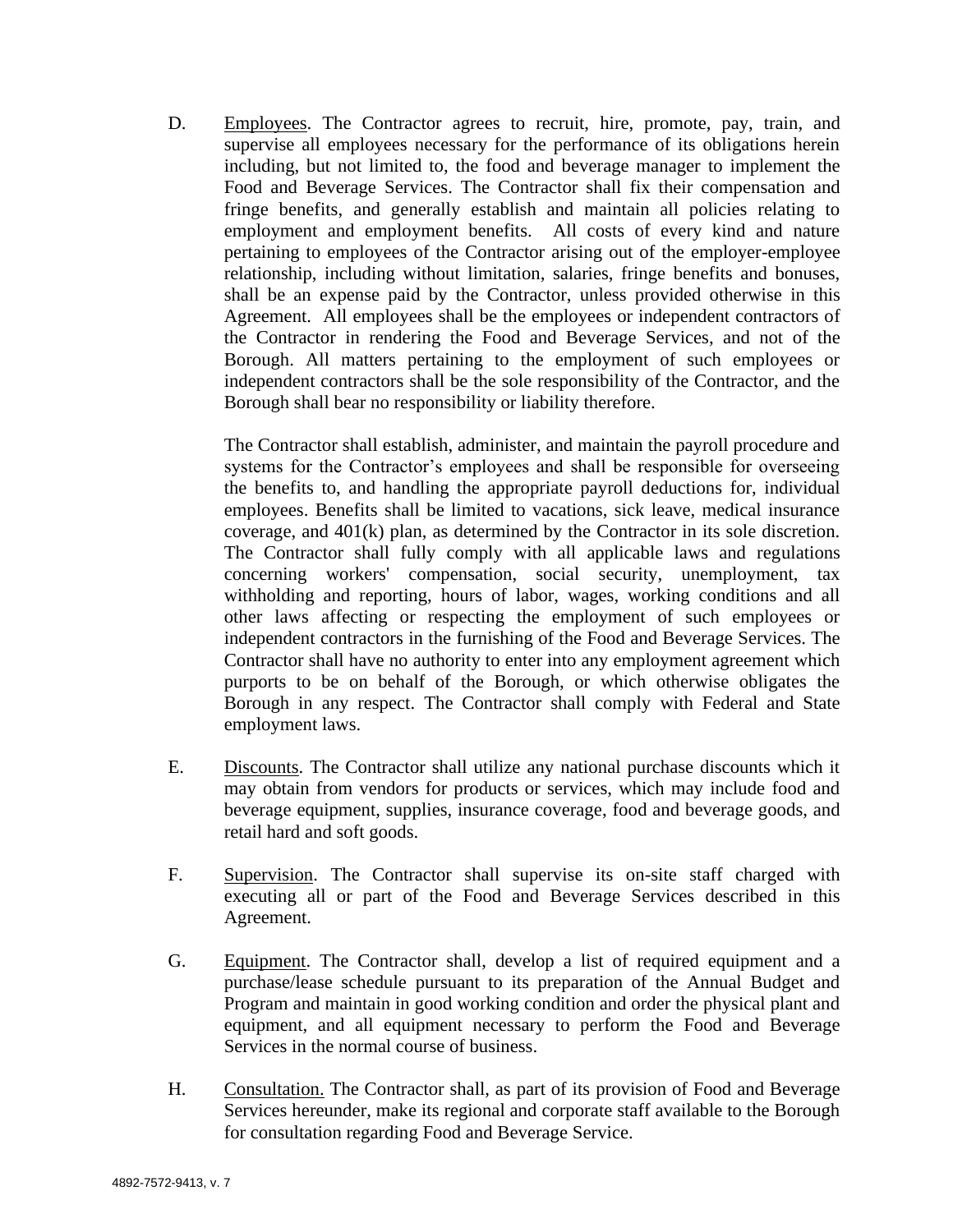- I. Revenue Collection. The Contractor will collect all revenue from the Food and Beverage Service operations and maintain an accurate record of all transactions.
- J. Cash Register/Point of Sale System. The Contractor will record all receipts derived from the operation of the Food and Beverage Services, from whatever source, on cash registers and/or point of sale systems capable of recording detailed daily transaction information. Original detailed transaction information must be retained for five (5) years. This information shall be shared with the Borough upon request, in paper and/or electronic format.
- K. Accounting. The Contractor shall provide separate budgeting, bookkeeping and reporting services to the Borough for the Food and Beverage Services (it being understood that copies of all books and records shall be kept at the Golf Course and that all books, records, software, data, programs, manuals and the like shall remain the property of the Borough):
	- i. the Contractor shall prepare and deliver to the Borough, in accordance with procedures and formats reasonably acceptable to the Borough, on an accrual basis and generally accepted accounting principles, regular monthly and annual operating statements which shall include, without limitation, comments regarding each monthly and annual report and such other items as the Borough may reasonable request. Monthly operating statements shall be furnished to the Borough by the  $20<sup>th</sup>$  day following the last day of each month, and annual operating statements shall be furnished by the 45th day following the last day of each calendar year. The annual operating statement shall be audited and prepared by a certified public accountant reasonably satisfactory to the Borough, the cost of which shall be an operating expense of the Bar.
	- ii. the Contractor shall prepare and deliver to the Borough no later than November  $1<sup>st</sup>$  of each year (except for the first full or partial calendar year when the Contractor shall prepare and deliver to the Borough no later than thirty (30) days after the Effective Date) for the duration of this Agreement for the following calendar year: (a) an annual operating budget, including a comparison to the annual operating budget for the immediately preceding year and a projection of anticipated monthly revenues and expenses and cash flows for the Food and Beverage Services for the following calendar year, including, without limitation, a reasonable contingency and anticipated working capital requirements over the Food and Beverage Services for the year; (b) a capital improvements budget for the next calendar year as applicable, and (c) a general marketing and operational program with respect to the Food and Beverage Services, including, without limitation, operating policies, standards for operations and quality of service standards (collectively, the "Annual Budget and Program").

The Contractor and the Borough shall use their mutual best efforts to agree upon the Annual Budget and Program for the following year on or before calendar year end. The Annual Budget and Program shall also include the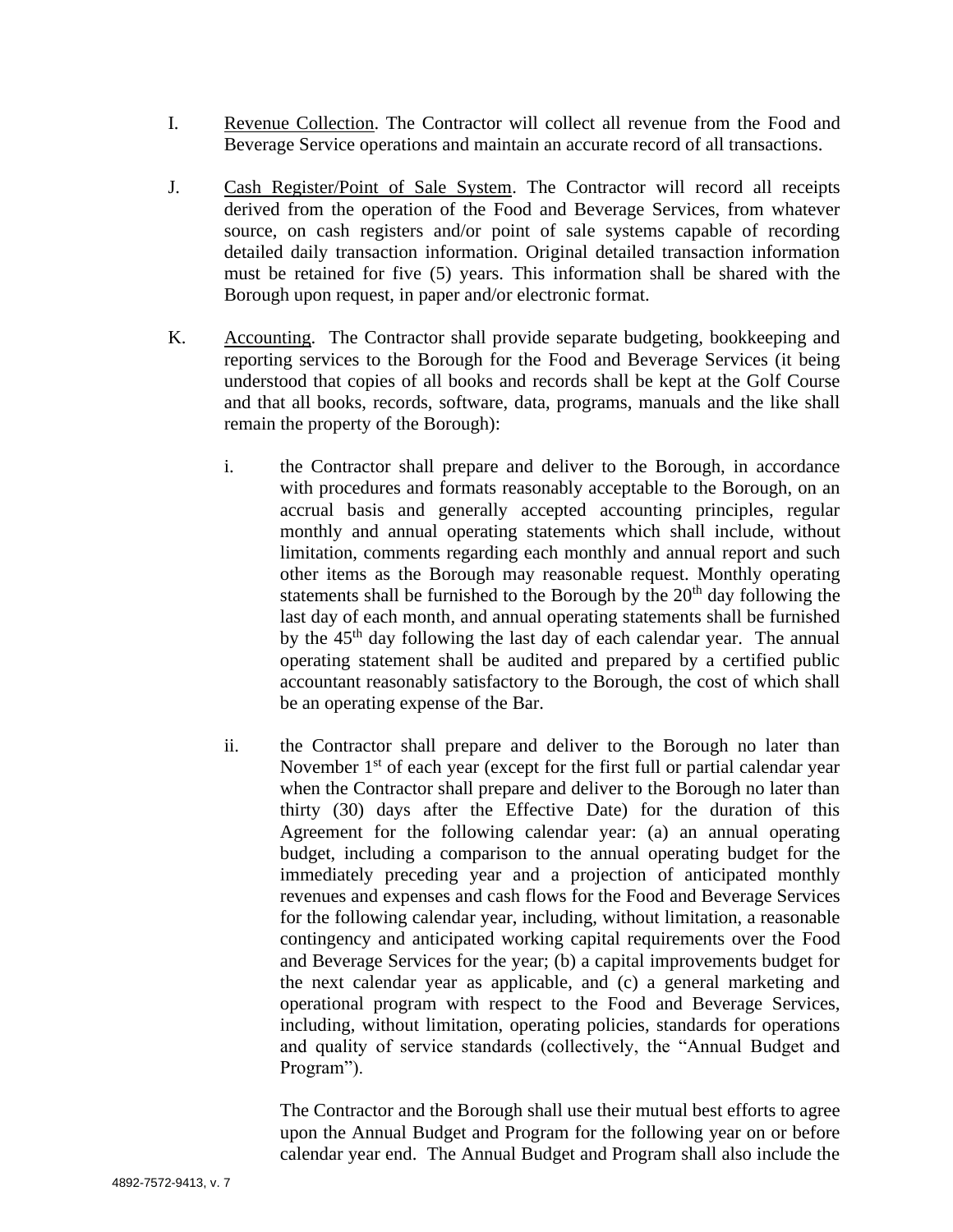Contractor's proposals with respect to operation of the Bar, menu for the food and beverage service, and a capital reserve in an amount not less than three percent (3%) of projected Gross Revenues (as defined below) from the Food and Beverage Services. The Borough shall make the final determination and have the final approval of the Annual Budget and Program. Each Party may, from time to time, propose to the other Party during the course of the year, such changes or amendments to the Annual Budget and Program as such Party may consider necessary or appropriate, and the Contractor and the Borough shall use their mutual best efforts to act upon such proposal within thirty (30) days after such proposal is made. The Contractor shall secure the prior written approval of the Borough for:  $(i)$  expenditures in excess of one hundred ten percent  $(110%)$  of any line item in the Annual Budget and Program by Ten Thousand Dollars (\$10,000), except for expenditures necessary in the event of emergencies for which prompt notice will be given to the Borough.

- iii. the Contractor shall establish, administer, and maintain the payroll procedure and systems for the Contractor employees for the Food and Beverage Services and shall be responsible for overseeing the benefits to, and handling the appropriate payroll deductions for, individual employees.
- L. Meeting With Borough Representatives. The Contractor shall, at the request of either Party, periodically consult with the Borough regarding the Food and Beverage Services at a time, date and place designated by the Borough. The Borough shall designate an individual or a Committee to consult and meet with the Contractor monthly or more frequently as reasonably requested by Borough. The Contractor will be available to meet with Borough representatives during the Borough's annual budget cycle.
- M. Operating Expenses. Except as provided for to the contrary herein, the Contractor shall be responsible for paying all expenses incurred in the provision of the Food and Beverage Services ("Operating Expenses"). Operating Expenses for same shall include, but not be limited to: all Contractor staff payroll, food and beverage operations, accounting, marketing, license fees, equipment leases, equipment maintenance, custodial maintenance, the cost of all inventory held for resale.
- N. Standards of Operation. The Contractor shall operate the Food and Beverage Services in a professional, competent and cost effective manner, consistent with such operation at other municipal golf courses of the same size and quality in the area.
	- i. the Contractor recognizes that, its agents and employees will devote its efforts toward rendering courteous service to the public with a view of adding to the enjoyment of the patrons at this recreational facility.
	- ii. the Contractor shall operate and manage the Food and Beverage Services in a business-like manner and will not permit any act or conduct on the part of its employees that would be detrimental to the Golf Course.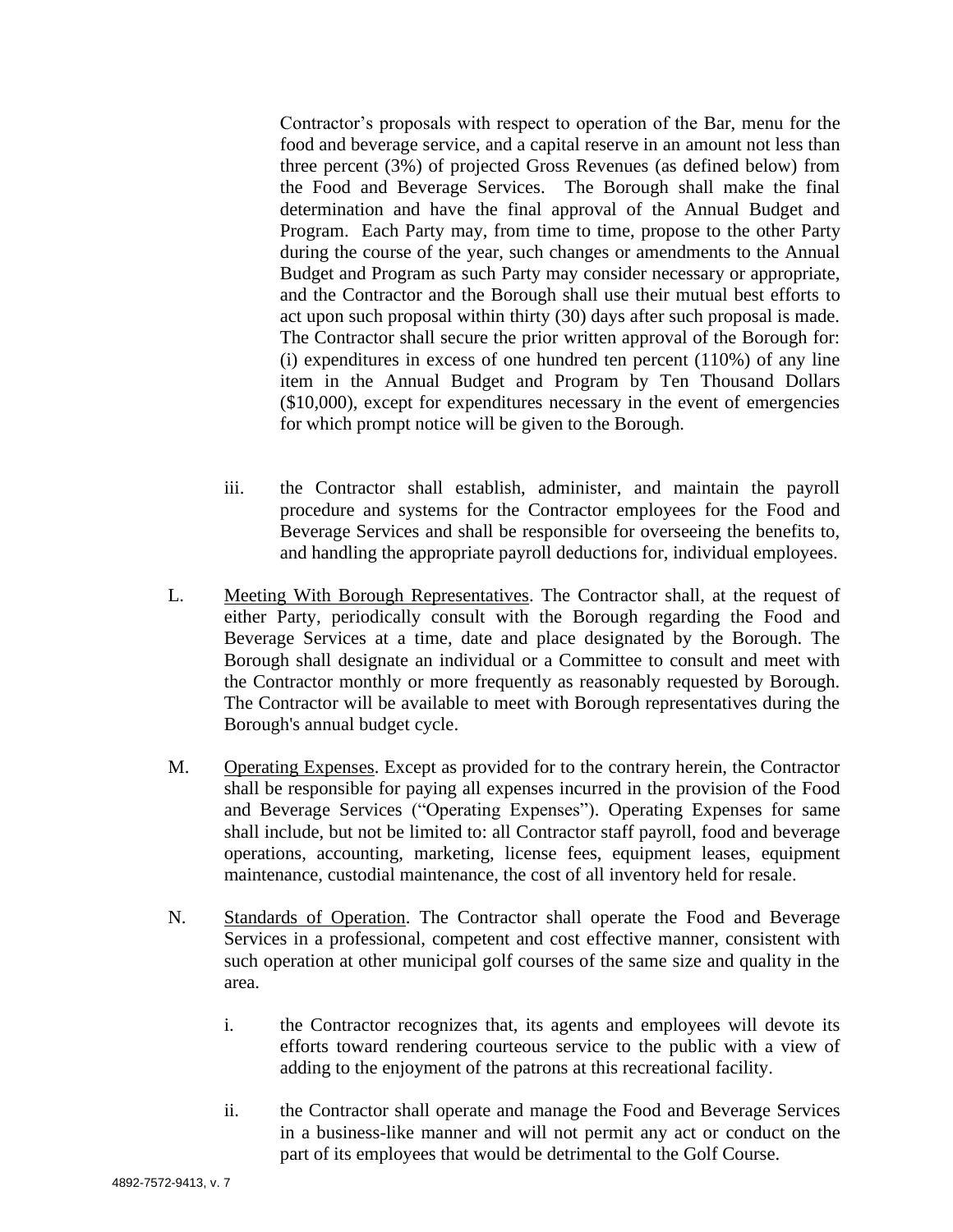- iii. Settlements of disputes with customers in regard to merchandise or service shall in the first instance, be under the control of the Contractor and shall be handled in accordance with the policy prevailing in the Contractor's business.
- iv. the Contractor's staff is expected to dress appropriately for the function they perform. In accordance with the Contractor's resource guide and employee manual, clothing may not contain any controversial, derogatory, or discriminatory language or images.
- O. Custodial and Security. The Contractor shall be responsible for opening and closing the Food and Beverage Services each day.

3. **BOROUGH'S RESPONSIBILITIES**: During the Term of this Agreement, the Borough's responsibilities shall be as follows: The Borough shall permit the Contractor to provide the Food and Beverage Services and shall cooperate with the Contractor to enable them to accomplish the tasks set forth in this Agreement. The Borough shall monitor and evaluate the Contractor's performance for compliance with terms of this Agreement; and make periodic inspections to determine if custodial functions are adequate. The Borough shall also make available funds for capital improvements and any applicable reimbursements and payments due to the Contractor in a timely manner.

4. **INSURANCE**. The Contractor agrees to obtain, secure and maintain at all times during the Term of this Agreement, insurance of the types and of the amounts set forth below. The Contractor shall furnish to the Borough certificates of insurance or copies of the policies evidencing the required insurance on the Effective Date of this Agreement and shall thereafter furnish new certificates thirty (30) days prior to the expiration date of the previous certificates. The type and minimum amount of insurance coverage to be obtained is as follows:

| Comprehensive General Public Liability                                            | \$1,000,000 combined single limit for bodily<br>injury and property damage      |  |  |  |
|-----------------------------------------------------------------------------------|---------------------------------------------------------------------------------|--|--|--|
| <b>Property Insurance</b>                                                         | Amount sufficient to cover buildings and<br>contents of the concession premises |  |  |  |
| Commercial Auto Liability (Per Location)                                          | $$1,000,000$ per occurrence                                                     |  |  |  |
| <b>Property Damage</b>                                                            | Borough to provide replacement<br>cost<br>coverage for Bar and clubhouse        |  |  |  |
| Liquor Liability (Per Location)                                                   | \$1,000,000 limit                                                               |  |  |  |
| <b>Workers Compensation</b>                                                       | As required by the State of New Jersey                                          |  |  |  |
| New Jersey Employers Liability (Per Location)                                     | \$1,000,000/1,000,000/1,000,000                                                 |  |  |  |
| Umbrella Liability Policy- To Follow Form<br>Over Liability Policy (Per Location) | \$4,000,000                                                                     |  |  |  |
| 1000777001107                                                                     |                                                                                 |  |  |  |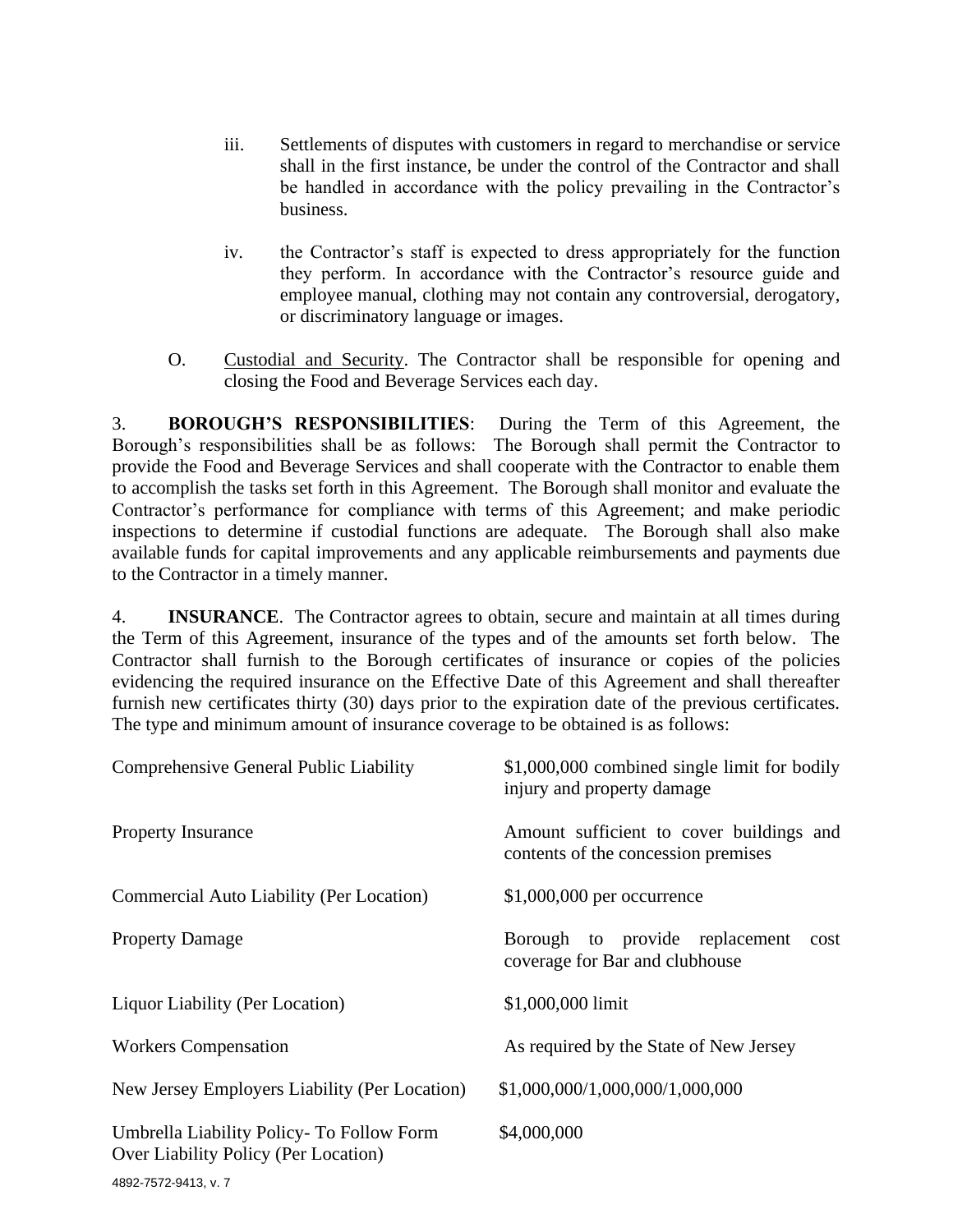The Contractor shall be liable for the payment of the premium of the Liquor Liability insurance ("Liquor Liability Premium") during the Term of this Agreement. The Borough shall be liable for the payment of the premiums of said insurance, except for the Liquor Liability Premium as set forth herein, during the Term of this Agreement for so long as the Borough shall own the Golf Course. Such policies shall name the Contractor, the Borough, and any applicable third parties as named-insured's under such policies. All insurance policies required hereunder shall contain a provision requiring the insurer to notify the Contractor, the Borough and other named insured at least thirty (30) days in advance of any cancellation or termination of such policy and satisfactory waiver of subrogation provisions.

Except as otherwise provided in this paragraph, the Contractor shall be responsible for securing and maintaining all of the insurance policies required hereunder, provided, however, that the Contractor shall have no obligation to pay such premiums from its own funds, except for the Liquor Liability Premium for which the Contractor is obligated to pay. The Contractor shall obtain competitive bids for the coverage each year. The Contractor contemplates that it will secure such insurance as a part of a blanket policy; the premiums attributable to the Bar shall be determined by making a reasonable allocation based on the relation of the amount of insurance carried for the Bar to the total policy amount provided for other the Contractor clubs in the blanket policy, and further provided however, that the Borough shall have first approved such policies, and the blanket polices shall have dedicated coverage to the Bar in the amounts set forth above. Except for the Liquor Liability Premium, the premiums for any such policies shall be paid by the Borough and in accordance with the Annual Budget and Program. The premium for the Liquor Liability insurance policy shall be paid for by the Contractor.

5. **DEPOSIT OF REVENUES AND CONCESSION FEE**: At the commencement of this Agreement, the Contractor shall maintain, with a financial institution of its choice with a branch located in Hunterdon County, New Jersey, an operating account (the "Operating Account") into which all of the revenues and income of any nature derived directly or indirectly from the operation of Food and Beverage Services (the "Gross Revenues"), shall be deposited in accordance with the terms of this paragraph. Gross Revenues shall be determined on an accrual basis and in accordance with GAAP as defined herein.

Deposits shall be made by the Contractor on a daily basis (including Sunday), unless otherwise directed by the Borough. Any payments made pursuant to this Agreement from the Operating Account shall be made in accordance with applicable law. A report containing the details of each deposit (the "Deposit Report") shall be included with the Contractor's monthly statement to the Borough of High Bridge's Chief Financial Officer. Originals of the deposit receipts shall be retained by the Contractor and shall be mailed or hand delivered by the Contractor to the Borough of High Bridge's Chief Financial Officer immediately following a request therefore by the Chief Financial Officer. The Deposit Report shall identify the deposit as a Food and Beverage Service deposit.

On the  $15<sup>th</sup>$  day of each calendar month, the Contractor shall pay a concession fee (the "Concession Fee") of 5% of Gross Revenues from the Food and Beverage Services to the Borough during the Term of this Agreement based on a percentage of monthly Gross Revenue, excluding taxes, from the Food and Beverage Services sales (the "Concession Fee"). The revenues from the Concession Fee shall be calculated daily. The Concession Fee shall be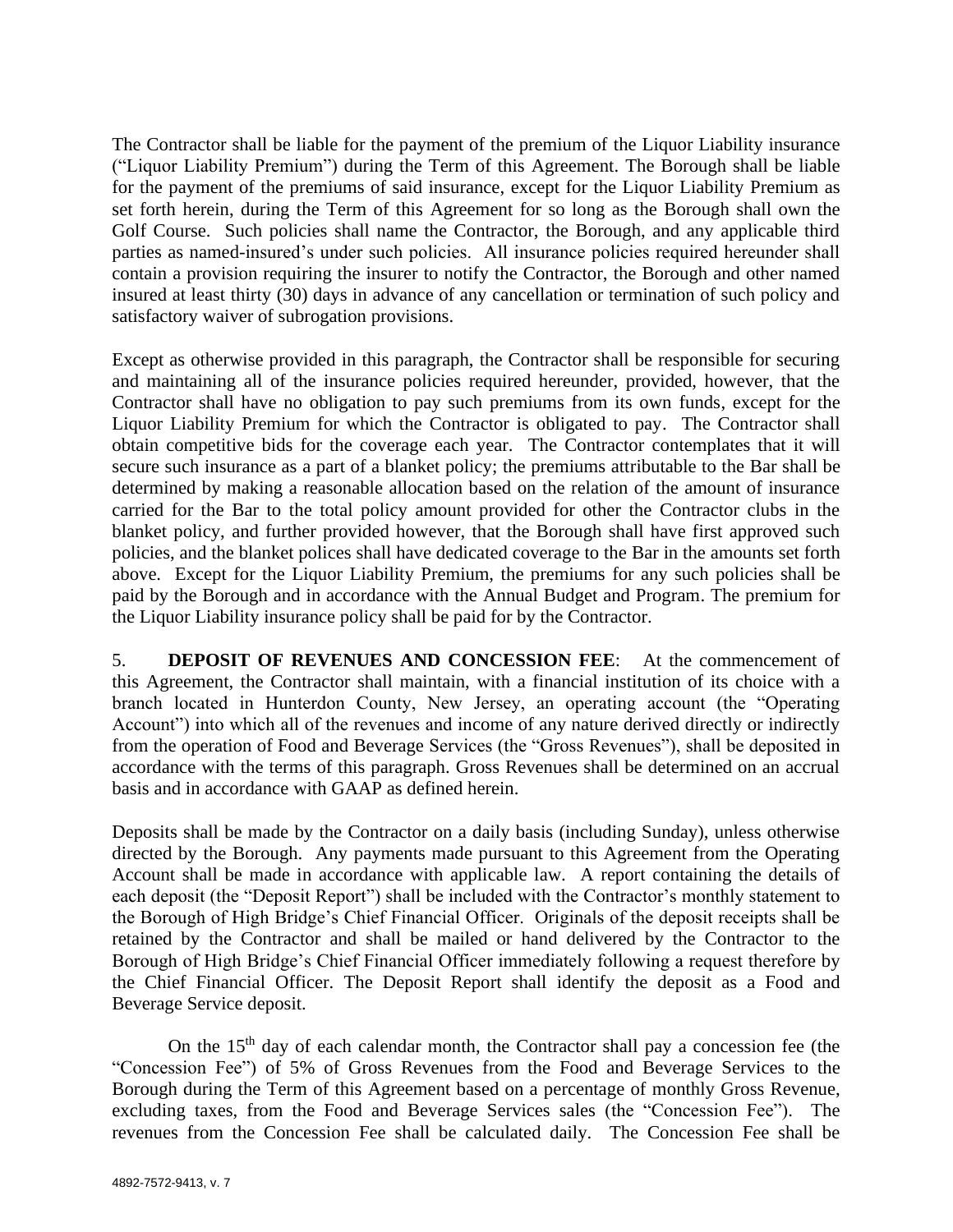payable each month to the Borough, for the preceding month's Gross Revenue, based on the percentage of monthly Gross Revenue.

The Contractor shall pay all Operating Expenses for the Food and Beverage Services on behalf of the Borough from the Operating Account which expenses shall include, but not be limited to, payments of all monthly payroll and related expenses, operating expenses, management fees, sales, use and taxes on sales. The Contractor will not pay Federal or State income taxes levied on the Borough.

6. **TAXES AND FEES**: Revenues deposited in the Operating Account shall be inclusive of all sales as collected from customers for the Food and Beverage Services. The Contractor shall, as part of providing the Borough a monthly reconciliation of Gross Revenues, pay to the taxing authorities all sales and use taxes attributable to Gross Revenues. The Contractor and the Borough acknowledge that the intent of this paragraph is to allow the collection and payment of these taxes in a manner that is "economically neutral" and therefore, a complete "pay-through" to both Parties.

The Contractor will not be responsible for payment of any Borough, county, state or other municipal authority real estate nor property taxes of any kind during the Term of the Agreement.

The Contractor shall NOT be paid a management fee from the Borough during the Term of this Agreement in consideration of the Food and Beverage Services provided by the Contractor as set forth herein.

7. **INTEREST**: Any interest due to either the Contractor or the Borough pursuant to this Agreement shall accrue at a rate equal to the prime rate publicly announced by Bank of America on the date such interest began to accrue which shall be thirty (30) days after the due date. Except as otherwise specifically provided herein, interest on any payment due by either Party to the other hereunder shall be payable from and after the thirtieth  $(30<sup>th</sup>)$  day after the date upon which such payment was due if such payment is not timely made.

**8. CAPITAL IMPROVEMENTS**: The Contractor and the Borough shall, from time to time, perform work in connection with capital improvements during the Term of the Agreement. Capital improvements shall be deemed to include any item purchased in connection with the operation of the Bar which, under generally accepted accounting principles consistently applied, would be a capital improvement. All costs for capital improvements shall be as set forth below and all decisions as to whether or not to undertake any capital improvement projects or otherwise in respect of any capital improvements shall be made jointly by the Borough and the Contractor and both Parties agree to meet periodically to assist in the process of determining prioritization and time schedules of planned capital improvements. The Contractor and the Borough may agree to capital improvements in the future. No alterations or improvements shall be made without the prior written consent of the Borough. The Contractor shall submit plans for review and approval by the Borough prior to the start of any capital projects. The Borough agrees to promptly review plans for proposed improvements or alterations, and if the improvements are acceptable to the Borough, to promptly approve same; which plans as approved shall be attached to an executed copy of this Agreement and incorporated herein. The Contractor shall obtain all necessary governmental permits needed to accomplish the approved capital improvements and shall submit copies of such permits to the Borough prior to commencing any construction on the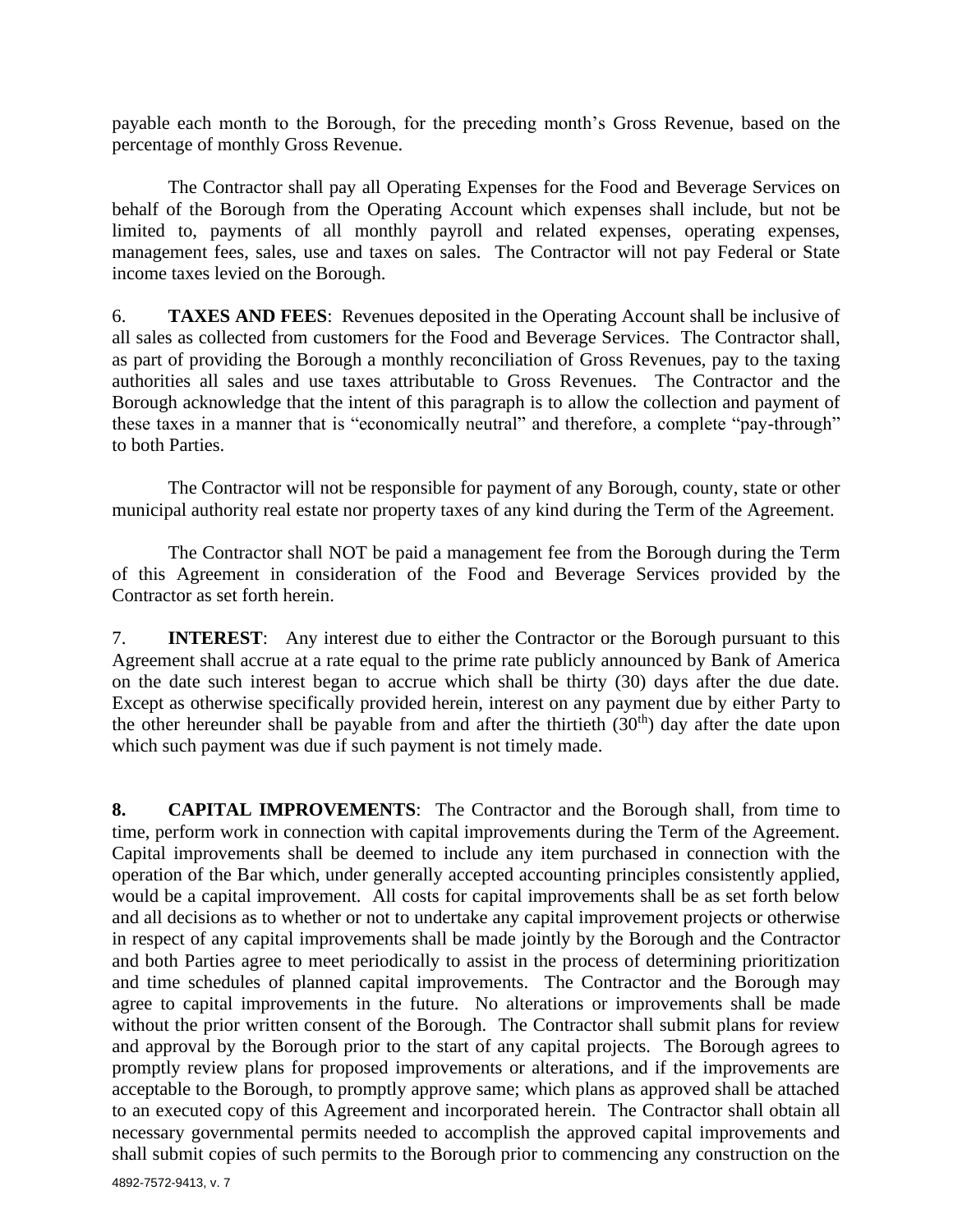Bar. The Borough shall assist the Contractor in obtaining governmental permits where required. The Contractor shall maintain records on the costs of improvements and shall make such records available to the Borough for review.

### 9. **DEFAULT AND REMEDIES**:

- A. Borough's Default. The following shall constitute an event of default ("Event of Default") by the Borough under this Agreement:
	- i. Failure to timely pay the Contractor any compensation, or reimbursement due the Contractor pursuant to this Agreement, unless said amounts are under legitimate dispute;
	- ii. Breach of the Borough of any material provision of this Agreement;
	- iii. The Borough makes an assignment for the benefit of its creditors, or becomes a party for more than thirty (30) days to any voluntary or involuntary insolvency proceedings or bankruptcy proceedings or reorganization.
- B. The Contractor's Default. The following shall constitute an event of default ("Event of Default") by the Contractor under this Agreement:
	- i. Failure to staff, manage and maintain the Food and Beverage Services or pay the Concession Fee in accordance with provisions of this Agreement, subject to abnormal weather conditions, acts of God, or other events or conditions beyond the reasonable control of the Contractor;
	- ii. Breach by the Contractor of any material provision of this Agreement; or
	- iii. The Contractor makes an assignment for the benefit of its creditors, or becomes a party for more than thirty (30) days, to any voluntary or involuntary insolvency proceedings, bankruptcy proceedings or reorganization.
- C. Notice of Default. When either Party to this Agreement believes that the other Party (the "Defaulting Party") has committed an Event of Default, it shall give written notice thereof to the Defaulting Party, and the Defaulting Party shall, except in the case of a failure to insure, have ten (10) days in the event of a payment default, or such longer period (not to exceed a period of thirty (30) days unless the Defaulting Party has begun to cure within the thirty (30) day period and is diligently pursuing such cure) as shall be reasonably necessary due to weather, growing conditions, or other such factors beyond the reasonable control of the Defaulting Party, within which to cure the default.
- D. Remedy. If the Defaulting Party does not cure the default within the grace period provided in Paragraph 9C above, the other Party may terminate this Agreement on five (5) days written notice to the other Party and pursue all rights and remedies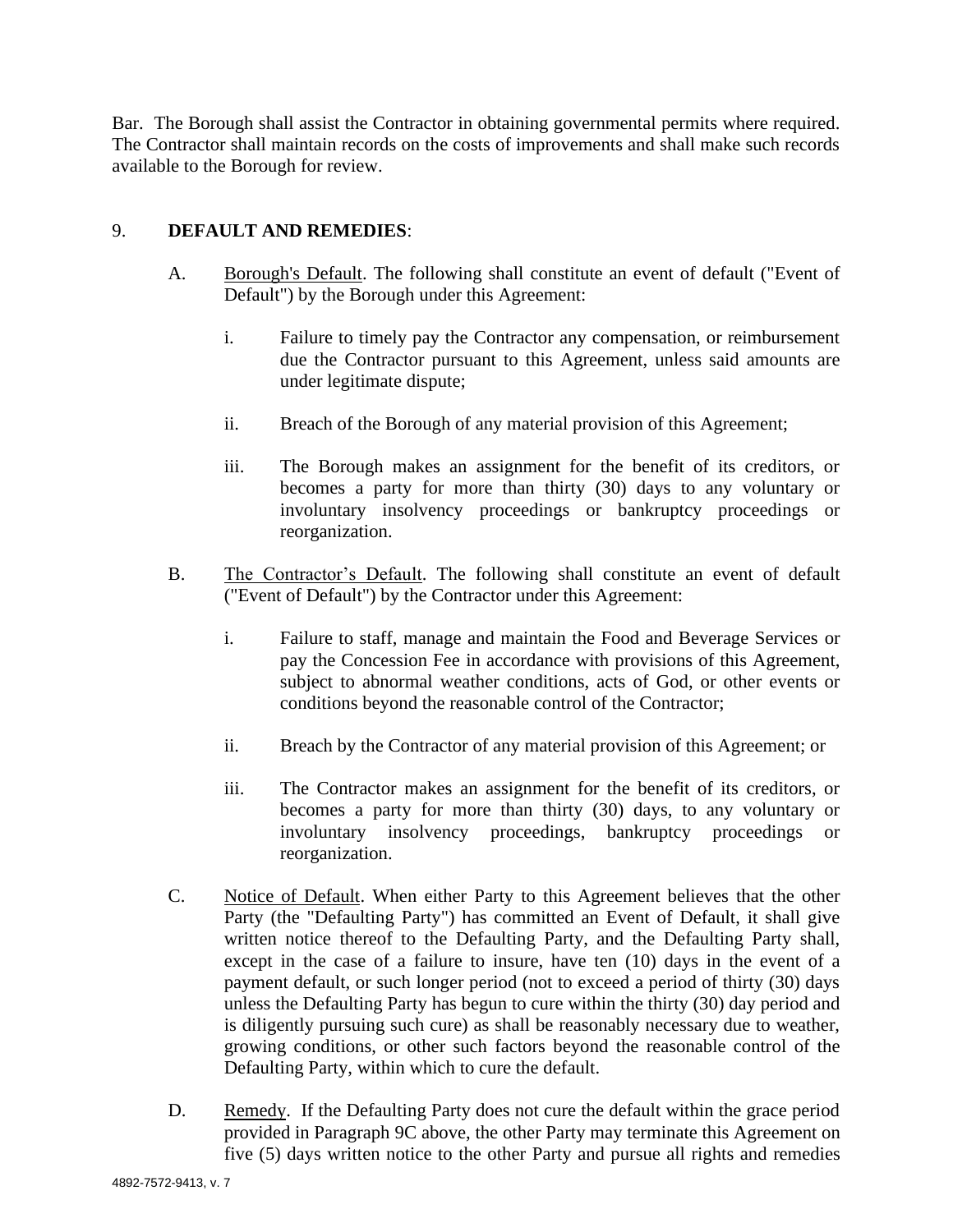available in law or equity, including payment of accrued amounts pursuant to Paragraphs 5, 6 or 7 hereof, subject to legitimate offsets.

### 10. **TERMINATION AND CANCELLATION**:

- A. Termination at Option of Borough. The Borough shall have the right to terminate this Agreement in accordance with Internal Revenue Procedure 97-13, without penalty or cause, in its sole discretion, after the end of the third year of the Agreement.
- B. Automatic Termination. This Agreement shall automatically terminate upon expiration of the Term of the Agreement. Upon termination of this Agreement, the Contractor shall release, transfer, assign, and quitclaim all of the assets of the Food and Beverage Services (other than assets or personal property purchased by the Contractor that are readily separable from the Golf Course) to the Borough; provided any claim the Contractor may have for compensation will survive such transfer.
- C. Assets to be Transferred. Said assets shall include, but shall not be limited to, all of the Contractor right, title and interest, if any, to any of the following arising out of activities of the Food & Beverage Services: contract rights; trade names; phone numbers for the Bar; and maintenance books and records but specifically excluding the Contractor's personal property purchased with the Contractor's own funds and located in the Bar.
- D. Liabilities. The Contractor shall hold the Borough harmless from any and all debts and liabilities incurred by the Contractor during the term of this Agreement, with respect to Contractor's obligations under this Agreement which are not otherwise subject to reimbursement by the Borough.
- E. Closing. The transfer of assets and payment of any sums due the Contractor shall occur on or within ninety (90) days following the date on which this Agreement is terminated.
- F. Event of Default. Either Party may terminate this Agreement upon the occurrence of an Event of Default by the other Party in accordance with the provisions of Paragraph 9.
- G. Termination Due to Sale. In the event of a sale or transfer of the Golf Course, the Borough shall have the unilateral right to terminate this Agreement at any time on sixty (60) days written notice.
- H. No Waiver. By terminating this Agreement in accordance with this Section 10, neither Party shall be deemed to have waived any action it might have, in law or equity, by reason of a breach of or default under this Agreement.

11. **OWNERSHIP AND REMOVAL OF PROPERTY**: The Parties acknowledge that at the commencement of this Agreement that all property at the Golf Course (other than property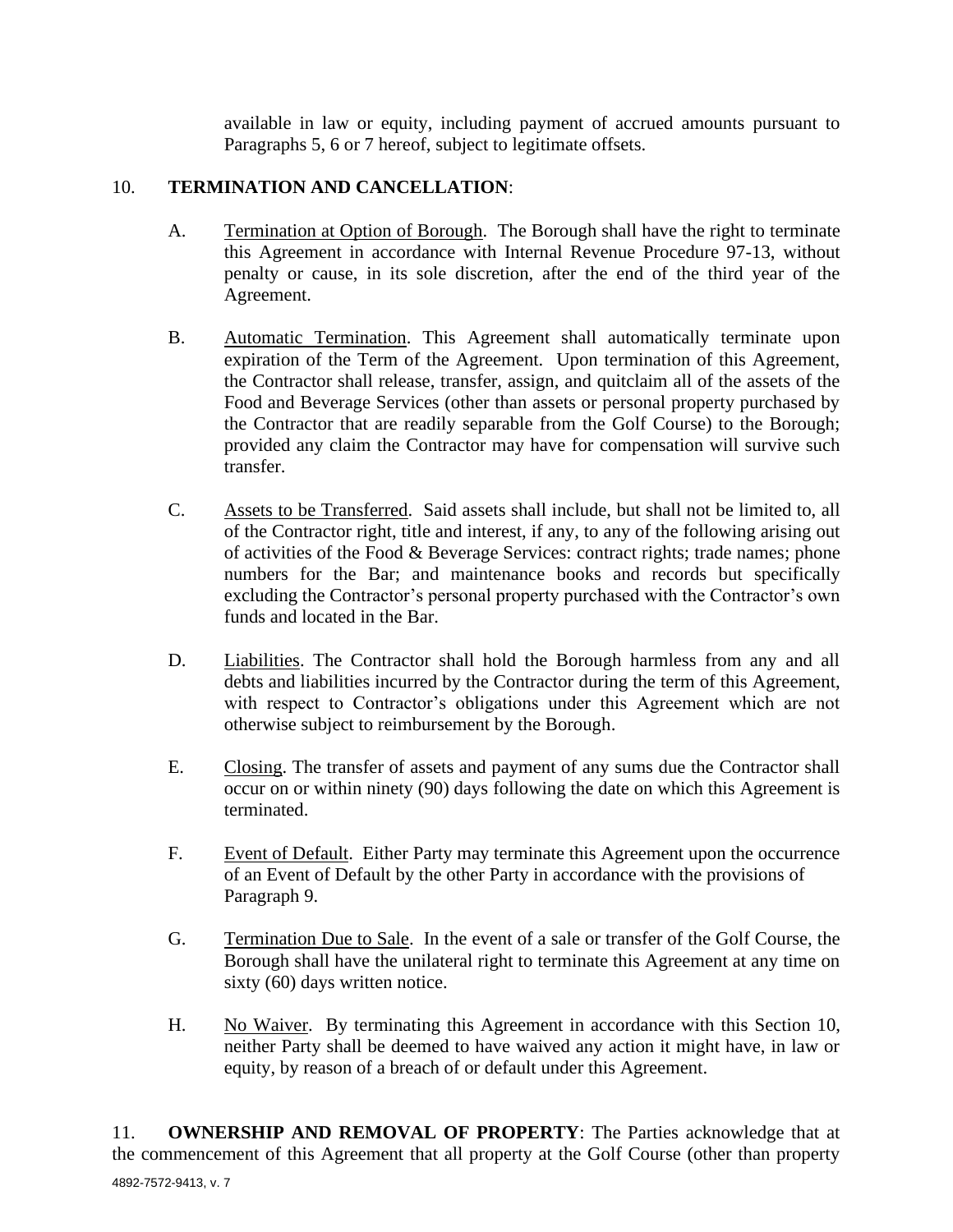owned or leased by the current operator) is the property of the Borough. The Contractor shall not remove any Borough property from the Golf Course.

Upon termination or cancellation of this Agreement for any reasons or under any circumstances, the Contractor's (i) proprietary computer programs relating to accounting, operations, marketing, and forecasting, (ii) operations manuals of the Contractor and (iii) the information and processes related to and used by the Contractor in the marketing plan shall remain the sole property of the Contractor and shall be removed by the Contractor upon termination of this Agreement. Additionally, any actual or implied association of the Bar with Contractor shall cease upon termination.

12. **USE OF FACILITY AND COMPLIANCE WITH LAWS**: During the Term of this Agreement and subject to the provisions of this Agreement, the Bar shall be open to the public. The Contractor shall comply with all applicable federal or state laws and Borough ordinances and with applicable directives, rules and regulations of public officials and departments in the enforcement of Borough ordinances and with directions, rules and regulations form the State of New Jersey or from the United States with respect to the Bar.

13. **EQUALITY OF TREATMENT**: The Contractor shall conduct its business in such a manner which assures fair, equal and nondiscriminatory treatment at all times in all respects to all persons without regard to race, color, religion, sex, age, sexual orientation, or national origin. No person shall be refused service, be given discriminatory treatment or be denied any privilege, or use of facilities at the Bar on the account of race, color, religion, sex, age, sexual orientation or national origin.

14. **LIENS AND ENCUMBRANCES**: The Contractor shall keep the Bar free and clear of any liens and encumbrances arising or growing out of its operation, management and maintenance of the Bar. At the Borough's request, the Contractor shall furnish the Borough written proof of payment of any item, which would or might constitute the basis for such a lien on the Bar, if not paid.

15. **LIQUOR LICENSE**: Subject to any relevant New Jersey Alcoholic Beverage Control ("ABC") licensing requirements, the Contractor shall maintain at all times (except for the application period) a valid liquor license for the food and beverage services.

16. **FORCE MAJEURE; FIRE AND OTHER CASUALTY**: If all or any portion of the Bar is destroyed by fire or other casualty, such damage and destruction shall not be a cause for termination hereunder by either Party but the obligations of the Parties shall be governed by the next paragraph; unless such damage or destruction results in the whole or a substantial part of the Bar being unusable for its intended purpose for a period of one (1) year or longer or, in the case of such total or substantial damage or destruction the Borough shall decide not to rebuild the damaged portion of Bar. Then in either such event, this Agreement shall terminate with respect to the Bar on notice from Borough to the Contractor of such termination and neither Party shall have any further rights or obligations hereunder.

If: (a) as a result of any damage or destruction to any part of the Bar not resulting in a termination; or (b) otherwise due to casualty events (other than strikes within the Contractor's control) beyond the Contractor's reasonable control (and so long as the Contractor uses all reasonable diligence to cure such inability), the Contractor shall be unable to perform all of its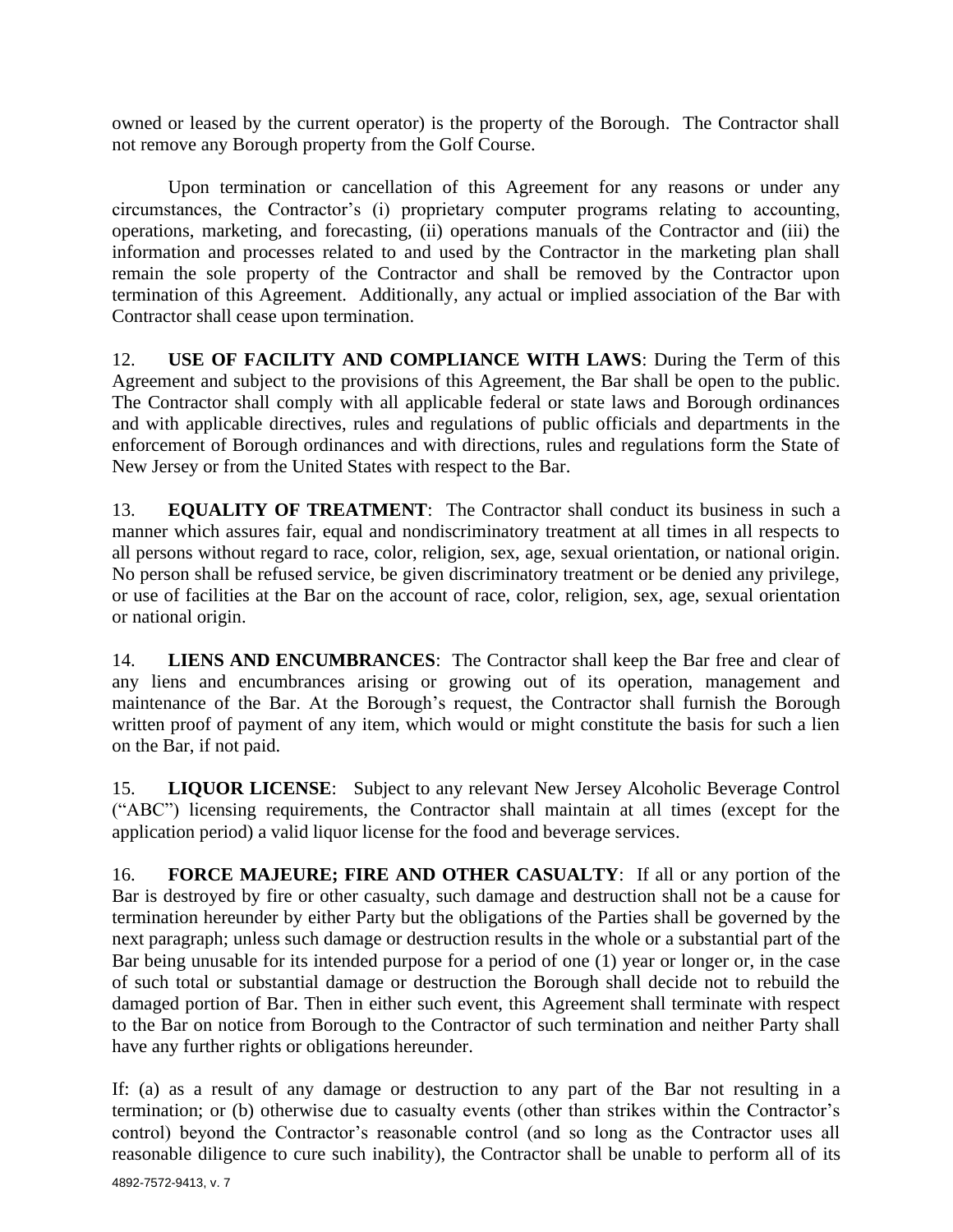obligations hereunder with respect to the Food and Beverage Services; the Borough and the Contractor shall use their mutual best efforts to agree upon an amendment to the Agreement and provisions thereof, to allow payment of necessary expenses for the Food and Beverage Services until such damage or destruction is repaired or such inability is cured and, if the Parties are unable to agree on such an amendment within twenty (20) business days after the Contractor or the Borough shall have given the other Party notice of the occurrence of such event, the Contractor and the Borough shall each have the right to terminate this Agreement by notice of such termination to the other Party and neither Party shall have any further rights or obligations hereunder.

### 17. **INDEMNIFICATION AND LIABILITY:**

- A. The Contractor is not an agent or employee of the Borough and all activities relating to the Food and Beverage Services shall be in its capacity as an independent contractor to the Borough. The Contractor agrees to indemnify, hold harmless and defend the Borough, its officers, agents and employees, from and against all liability for any and all claims, liens, suits, demands or actions for damages, injuries to persons (including death), property damage (including loss of use), and expenses, including court costs and attorney's fees and other reasonable costs arising out of or resulting from the Contractor negligence or intentional acts. The Borough agrees to indemnify the Contractor, hold harmless and defend the Contractor, its officers, agents and employees, from and against all liabilities for any and all claims, liens, suits, demands or actions for damages, injuries to persons (including death), property damage (including loss of use), and expenses, including court costs and attorney's and other reasonable costs arising out of or resulting from the negligence or intentional acts of the Borough or its officers or employees. The Contractor and the Borough will provide each other with prompt and timely notice of any event covered by the indemnity section of this Agreement and in the event a claim or action is filed, each party may employ attorneys of its own choosing to appear and defend the claim or action on its behalf.
- B. Choice of Law and Venue. The Contractor hereby irrevocably submits to the jurisdiction of the courts of the State of New Jersey and the federal courts whose jurisdiction includes the State of New Jersey. The Parties agree that this Agreement shall be governed by and construed in accordance with the laws of the State of New Jersey which shall be the exclusive courts of jurisdiction and venue for any litigation, special proceeding or other proceeding between the Parties that may be brought, or arise out of, or in connection with, or by reason of this Agreement.
- C. Liability of the Contractor. Except as otherwise provided herein, the Contractor shall not be responsible for the acts or omissions of any of the Borough's other contractors or any subcontractor, or any employees of Borough, or any persons representing the Borough, performing any services for, or in connection with, the Food & Beverage Services, or any consultants or other persons engaged by the Borough with respect thereto, unless and only to the extent the Contractor is supervising same, and the Contractor shall be responsible only for the performance of the Contractor's obligations hereunder in accordance with the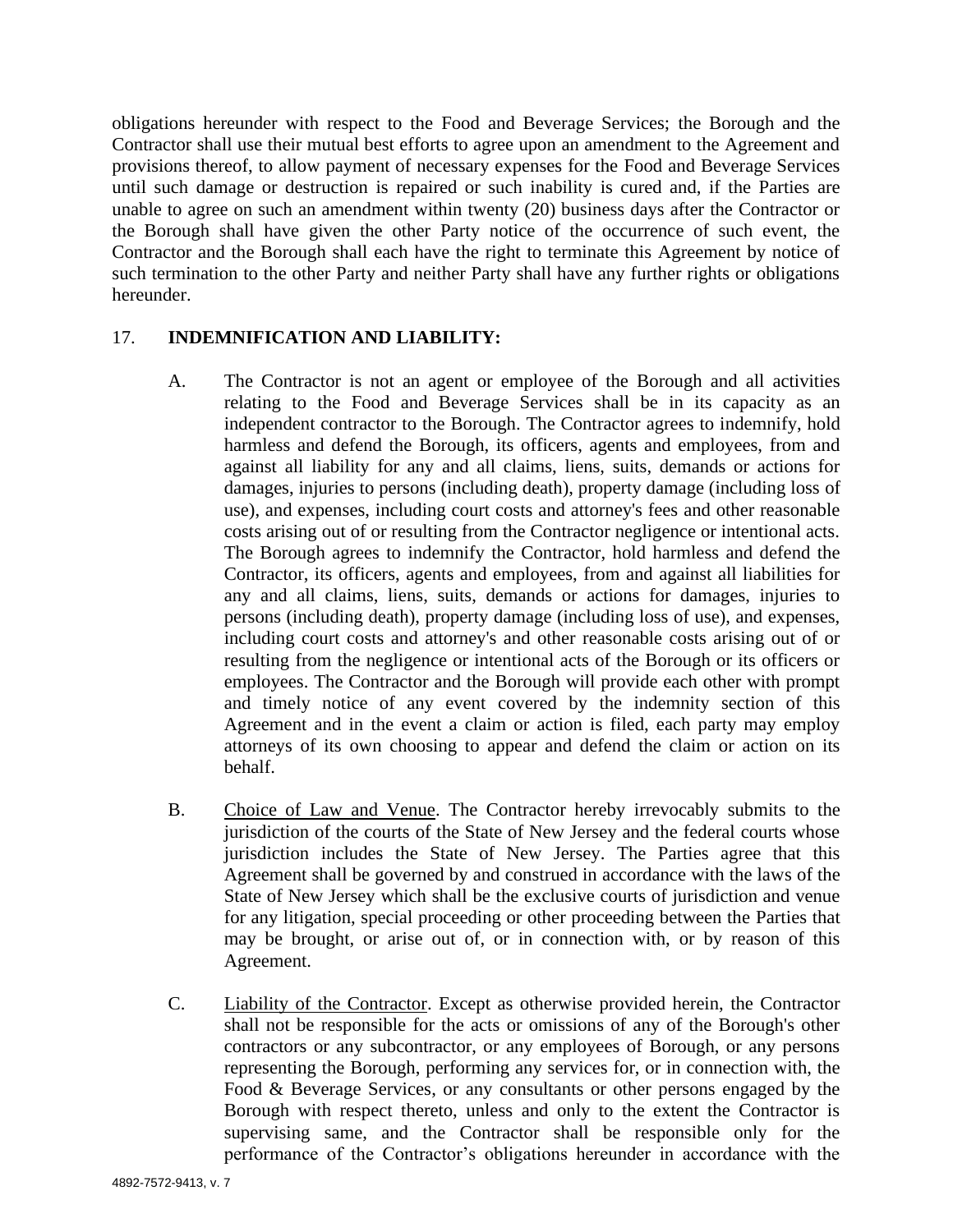terms hereof.

- D. Legal Actions. Legal counsel for the Contractor and the Borough shall cooperate in the defense and prosecution of any action affecting the Bar and Golf Course. The Contractor shall not institute or defend any legal action or retain counsel affecting the Bar and Golf Course without the Borough's prior written consent. The Contractor shall immediately forward all legal notices to the Borough or notices of a financial nature which relate to the Bar and Golf Course, at the address listed under Paragraph 19J. The Contractor shall advise and assist the Borough in instituting or defending, as the case may be, in the name of the Bar and Golf Course, the Borough and/or the Contractor, but in any event as an expense of the Bar and Golf Course, all actions arising out of the operation of the Bar, and any and all legal actions or proceedings to collect charges, third party payments, rents, or other incomes for the Contractor, the Borough or the Bar, or to lawfully evict or dispossess tenants or other persons in possession thereunder, or to lawfully cancel, modify or terminate any lease, license or concession agreement in the event of breach of default thereof or to defend any action brought against the Borough, unless otherwise directed by the Borough. The Contractor shall assist the Borough to take the acts necessary to protect or litigate to a final decision in any appropriate court or forum, as a Contractor expense, and any violation, order, rule, or regulation affecting the Bar. All expenses arising out of claims, actions or damages attributable to the negligence of the Contractor shall be paid by the Contractor and shall not be an expense of the Golf Course.
- E. Non-recourse. In the event that the Contractor makes any claim against the Bar, Golf Course and the Borough, the Contractor's shall have no recourse against the Borough.
- F. Survival. The obligations under this Section 17 shall survive the termination of this Agreement.

18. **LOGO AND NAME**: The Contractor is hereby authorized to use the High Bridge Hills Golf Course name and logo during the Term of this Agreement for the purposes of advertising, promoting and marketing the bar and Food and Beverage Services. Such rights granted to the Contractor shall not be permitted to be transferred or assigned without prior written approval by the Borough.

# 19. **GENERAL PROVISIONS**:

- A. Entire Agreement. This Agreement represents the entire understanding and agreement between the Parties with respect to the subject matter hereof, and supersedes all other negotiations, understandings, and representations (if any) made by and between such Parties.
- B. Written Amendments. The provisions of this Agreement may only be amended or supplemented in a writing signed by both Parties.
- C. Further Amendments. The Parties hereby agree from time to time to execute and deliver such further instruments and documents, and do all such other acts and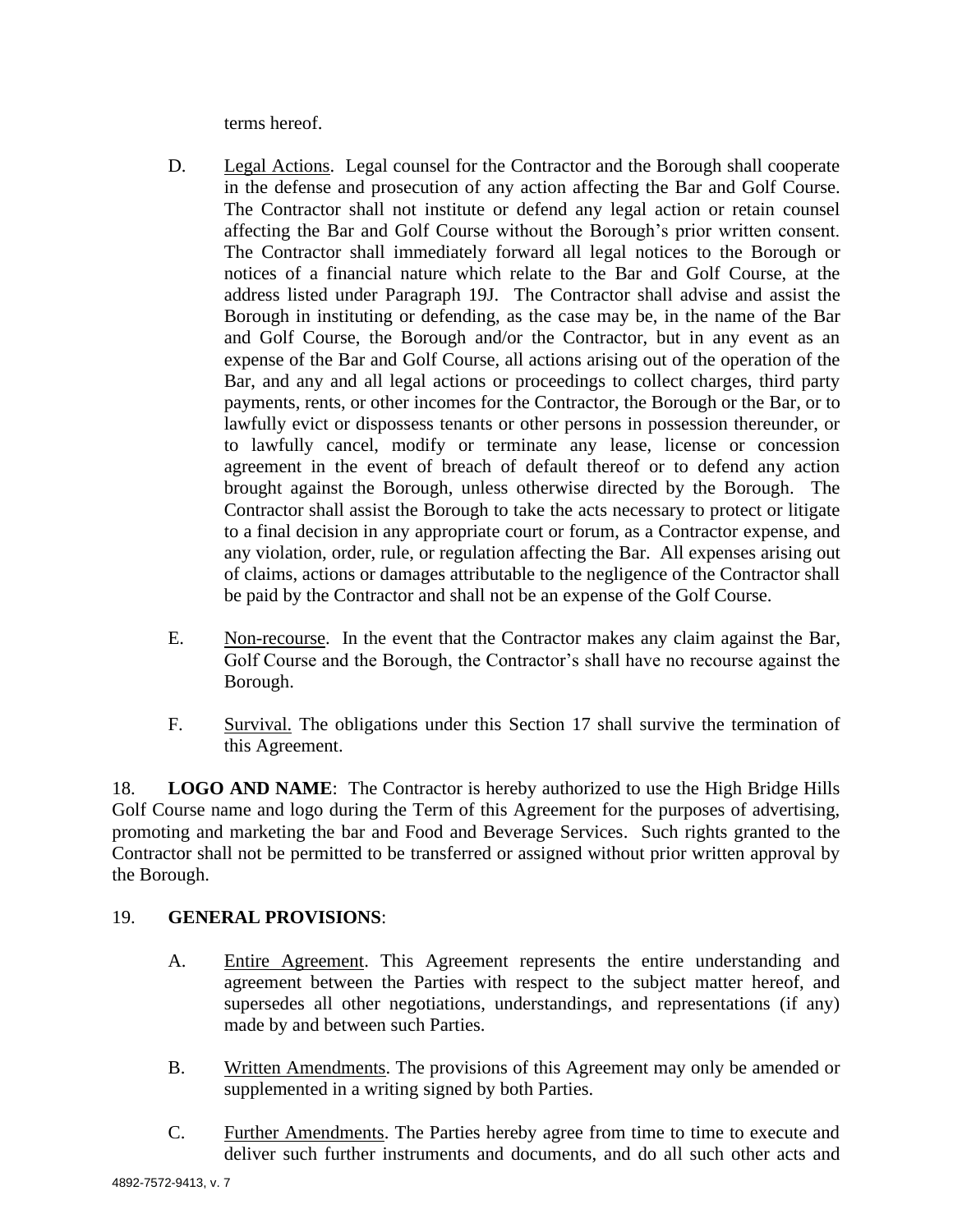things, which may be convenient or necessary to more effectively and completely, carry out the intentions of the Agreement.

- D. Compliance with Laws. The Contractor shall, at all times conduct its business providing the Food and Beverage Services in a lawful manner and in full compliance with all applicable governmental laws, ordinances, rules and regulations including all of the Borough's financing obligations, all obligations under insurance policies for the Bar.
- E. Environmental Laws. To the best of the Borough's knowledge, the Borough represents to the Contractor that no hazardous materials have been released into the environment or have been deposited, spilled, discharged, placed or disposed of at or within the Bar in violation of any Environmental Law (as defined below). To the best of the Borough's knowledge, the Borough also represents that there are no underground storage tanks of any nature at the Bar (fuel, propane, gas etc.). The Borough does not have any knowledge of asbestos-containing products within the Bar. The Borough shall promptly notify the Contractor as soon as Borough knows of any changes to the representations contained in this Section 19.

For the purposes of this Agreement, "Environmental Law" shall mean: All applicable Federal, State, Borough or local (or other political subdivision thereof) laws, statutes, codes, acts, ordinances, orders, rules, regulations, directives, judgments, decrees, injunctions, directions, permits, licenses, authorizations, decisions and determinations issued, adopted or enacted by any judicial, legislative. regulatory, administrative or executive body of any governmental or quasi-governmental authority, department, branch, division, agency or entity exercising functions of or pertaining to any government having jurisdiction affecting the Bar, or any licenses and permits of any governmental authorities, from time to time applicable to the Bar or any part thereof regarding hazardous materials.

Limited to the provisions of this Section 19, the Borough hereby agrees to indemnify and defend the Contractor from, and agrees to hold the Contractor harmless against, any and all liability, loss, cost, damage, penalties, claims, causes of action, proceedings and expense, including without limitation, court costs and reasonable attorneys' fees, incurred by the Contractor or imposed on the Contractor by any person whomsoever, caused by, relating to or resulting from or out of or in connection with any misrepresentation by Borough under this Section 19. The provisions of this Section 19 shall survive the expiration or any termination of this Agreement.

- F. Binding. All of the terms and provisions of this Agreement shall be binding and inure to the benefit of the Parties and their respective permitted successors and assigns. This Agreement is solely for the benefit of the Parties hereto and not for the benefit of any third party.
- G. Assignment. The Contractor may assign or transfer this Agreement and/or may delegate its duties and obligations under this Agreement to Contractor's Affiliates (as defined below) without the Borough's consent. If any of Contractor's duties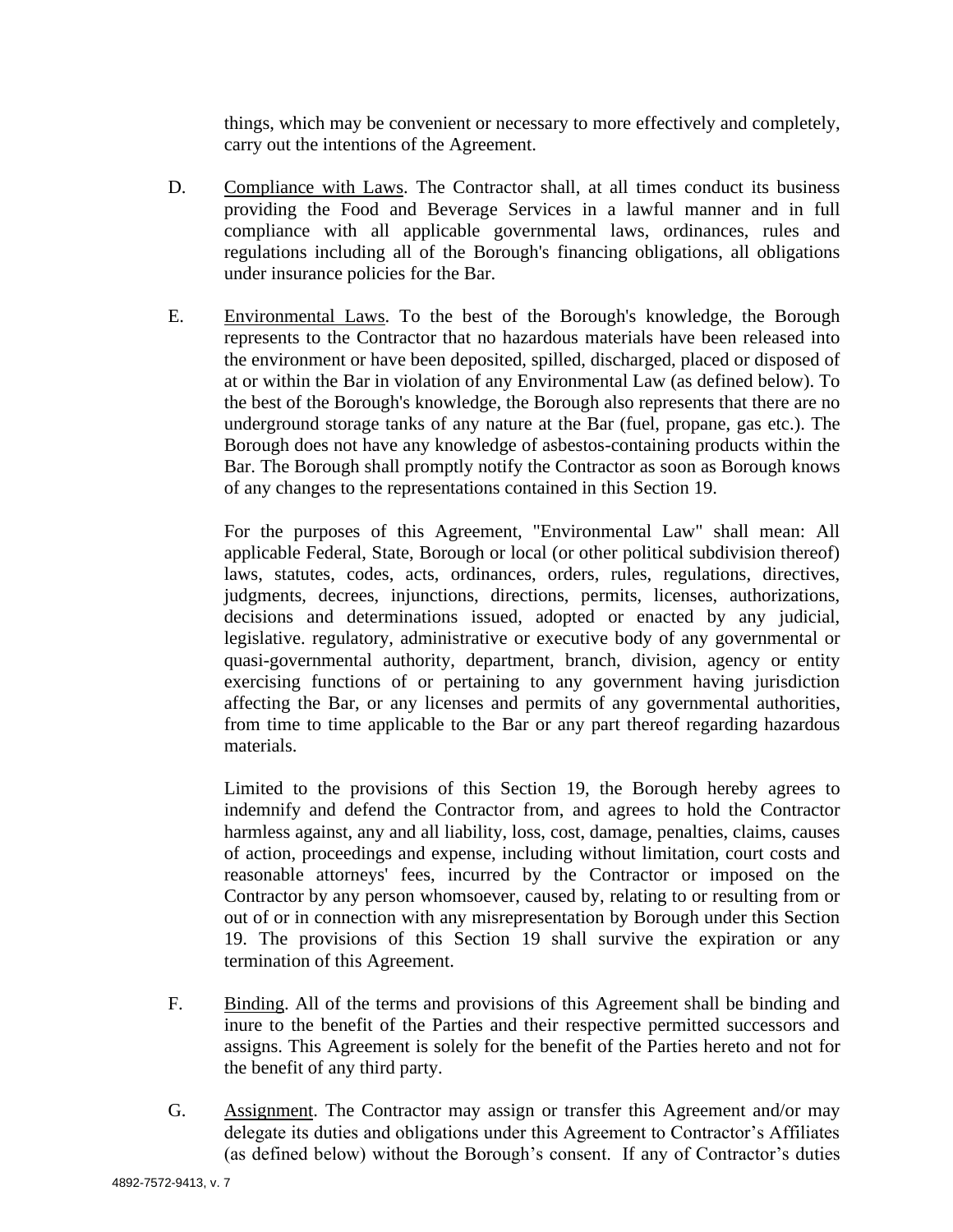and obligations are assigned or delegated to Contractor's Affiliate, Contractor represents and agrees that (i) the Contractor's Affiliate is registered and authorized to do business in New Jersey; (ii) any delegation of duties and obligations to the Contractor's Affiliate shall not, in any respect, release or relieve the Contractor of any of its duties, obligations, or responsibilities, under this Agreement; and (iii) copies of any final executed assignment or delegation documents are given to the Borough within ten (10) days of execution. "Affiliate" means any corporation or other entity controlled by, controlling or under common control with the Contractor, as applicable. The words "control", "controlled" and "controlling" mean ownership, directly or indirectly, of 50% or more of the legal or beneficial ownership interest of such corporation or other entity. All other assignments or delegations of duties shall require the Borough's prior written consent, which shall not be unreasonably withheld, provided that: (i) the entity is registered and authorized to do business in New Jersey; (ii) written notice thereof is given to the Borough at least twenty (20) days prior to the effective date of such assignment or delegation, together with evidence reasonably satisfactory to the Borough that the assignment or delegation complies with the terms of this Paragraph; (iii) copies of the final executed assignment or delegation documents are given to the Borough within ten (10) days thereof; (iv) any delegation of duties and obligations to the entity shall not, in any respect, release or relieve the Contractor of any of its duties, obligations, or responsibilities, under this Agreement.

H. Subordination and Estoppel. This Agreement shall be subject to and subordinate at all times to the lien of any mortgage (or any such instrument providing a security interest) which may now exist or may hereafter be executed in any amount for which the Golf Course or any portion thereof is specified as security. The Borough agrees to use its reasonably best efforts to obtain from Lender a non-disturbance agreement in Lender's standard form reasonably acceptable to the Contractor.

Within ten (10) days of any such written request which the Borough may make from time to time, the Contractor shall execute and deliver to the Borough a statement in a form reasonably satisfactory to the Borough certifying that this Agreement is unmodified and in full force and effect (or if there have been modifications hereto, that this Agreement is in full force and effect, as modified, and stating the date and nature of such modification), the fact that there are no current defaults under this Agreement by the Borough or the Contractor, except as specified in the Contractor's statement, and such other matters reasonably requested by the Borough.

I. Right to Pledge. Any provision herein contained to the contrary notwithstanding, the Borough shall have the right to assign all or any portion of its right, title and interest in, to and under this Agreement and in and to the Golf Course, by way of mortgage or security agreement, in order to secure the repayment of construction and/or permanent loans made for the purpose of financing all or any portion of its costs relating to the acquisition of the Golf Course and the construction of the Golf Course, clubhouse and improvements thereon, as well as loans for working capital provided that the Borough shall, upon execution of any such mortgage or security agreement, promptly deliver a true copy of such mortgage security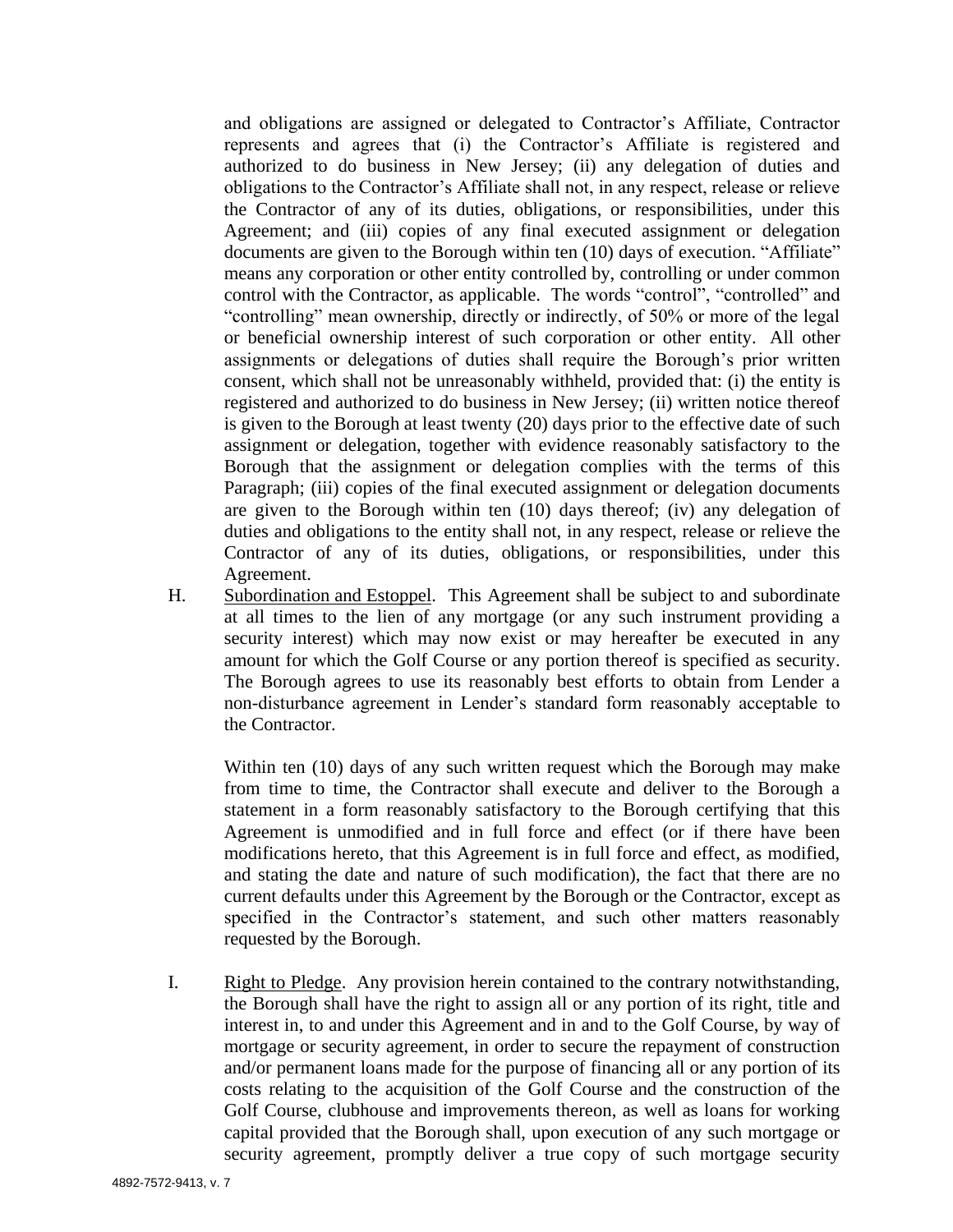agreement to the Contractor. The mortgagee or other secured party, and their respective assigns, may enforce such mortgage or security agreement and may acquire title to the Golf Course and the Borough's interest under this Agreement in any lawful way, and may take possession of the encumbered assets, or cause any person having the relationship of an independent contractor to the mortgagee or secured party to take possession of the encumbered assets, upon foreclosure thereof (or in the event of any sale thereof in lieu of foreclosure) may without further consent of the Contractor sell and assign the Golf Course, free and clear of this Agreement. The mortgagee or secured party or its assigns and any independent contractor to the mortgagee or secured party shall be liable to perform the obligations of the Borough hereunder only during the period such person has title to the Golf Course and the Borough's interest hereunder and this Agreement is in effect.

J. Notices. All notices, requests, consents and other communications required or permitted under this Agreement shall be in writing and shall be deemed to have been given: (i) when delivered, if hand delivered, (ii) two (2) business days after deposit with a reputable overnight courier marked for "next business day" delivery, or (iii) upon receipt, if sent by email, provided that an original thereof is thereafter sent in the manner provided above, and shall be addressed as follows:

In the case of the Contractor:

Mike Cutler, Senior Vice President Indigo Sports, LLC 12700 Sunrise Valley Drive, Suite 300 Reston, VA 20191 Telephone: (703) 761-1444 Email: mcutler@indigogolf.com

In the case of the Borough:

Attention:

 Borough Administrator Borough of High Bridge 97 West Main Street High Bridge, NJ 08829 Telephone: (908) 638-6455 x 22 Email: bfleming@highbridge.org

With a copy to:

 Frances Ciesla McManimon, Esq. McManimon, Scotland & Baumann, LLC 427 Riverview Plaza Trenton, New Jersey 08611 Telephone: (973) 622-2751 Email: fmcmanimon@msbnj.com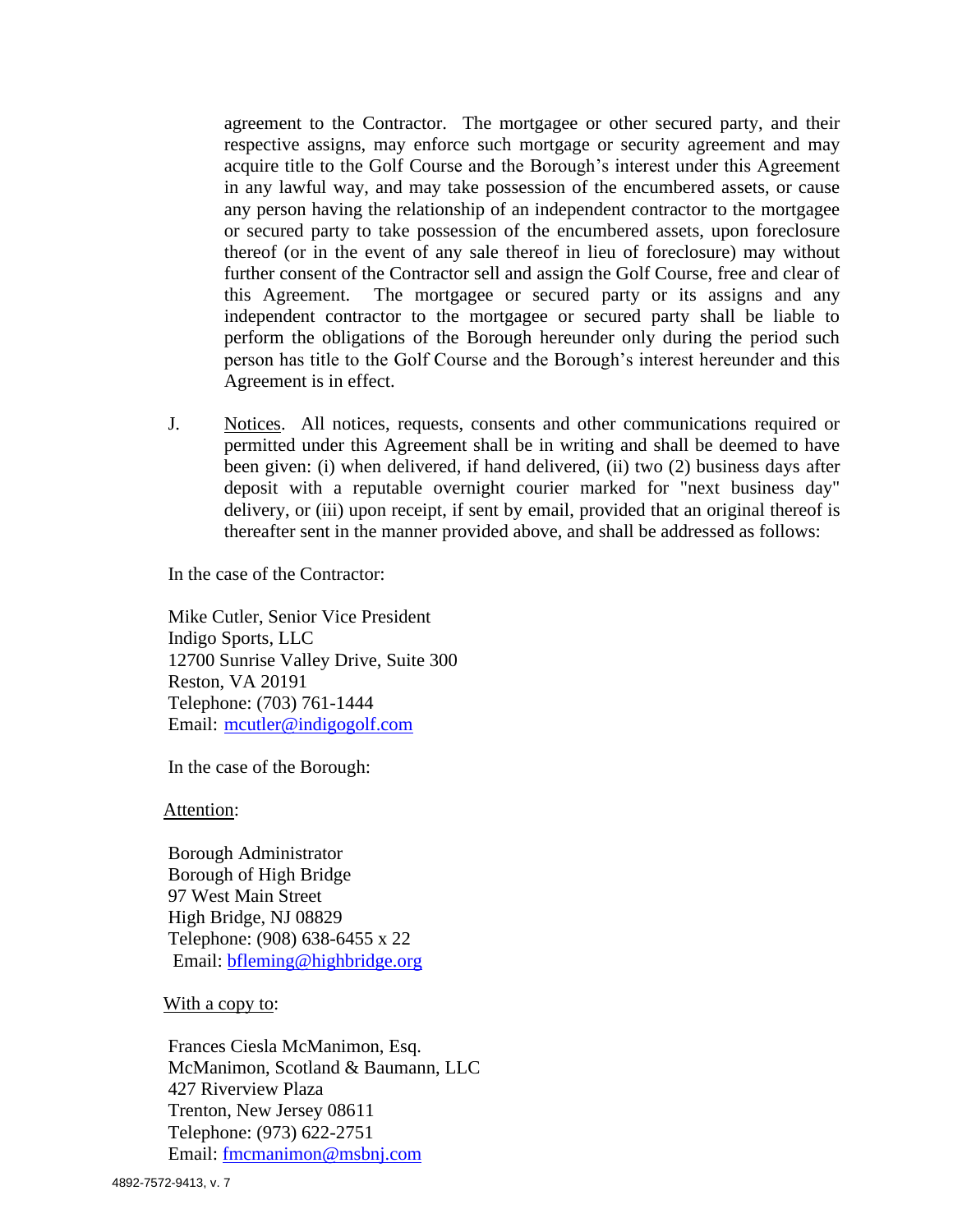or to other such address as either Party may designate by notice complying with the terms of this subparagraph.

- K. Headings. The headings contained in this Agreement are for convenience of reference only, and shall not limit or otherwise affect in any way the meaning or interpretation of this Agreement.
- L. Invalidity. If any provision of this Agreement or any other agreement entered into pursuant hereto is contrary to, prohibited by or deemed invalid or unenforceable under applicable law or regulation, such provision shall be inapplicable and deemed omitted to the extent so contrary, prohibited, invalid or unenforceable, but the remainder of such provision, and this Agreement shall not be invalidated or rendered unenforceable thereby, and shall be given full force and effect so far as possible.
- M. No Waiver. The failure or delay of either Party at any time to require performance by the other Party of any provision of this Agreement shall not affect the right of such Party to subsequently require performance of that provision or to exercise any right, power or remedy hereunder. Waiver by either Party of a breach of any provision of this Agreement shall not be construed as a waiver of any continuing or succeeding breach of such provision, a waiver of the provision itself. or a waiver of any right, power or remedy under this Agreement. No notice to or demand on either Party in any event shall, of itself, entitle such Party to any other or further notice or demand in similar or other circumstances, except as otherwise herein provided.
- N. No Partnership. Nothing in this Agreement shall be construed to create a partnership or joint venture between the Parties. The Parties acknowledge that the relationship of the Contractor to the Borough is that of an independent contractor.
- O. Exclusive Remedy. No remedy herein conferred upon either Party is intended to be exclusive of any other remedy, and each and every remedy shall be cumulative and shall be in addition to every other remedy given hereunder or now or hereafter existing at law or in equity.
- P. Attorney's Fees. If any legal action, work (including the preparation of demand letters and the like) or other proceeding is undertaken for the enforcement of this Agreement, or because of an alleged dispute, breach, default or misrepresentation in connection with any of the provisions of this Agreement, the successful or prevailing Party or Parties shall be entitled to recover reasonably attorneys' fees and other costs incurred in that action, work, or proceeding, in addition to any other relief to which it or they may be entitled.

If a Party to this Agreement becomes a party to any litigation concerning this Agreement or its subject matter by reason of any act or omission of the Party or its authorized representatives, the Party that causes the other Party to become involved in the litigation shall be liable to the other Party for all expenses, including reasonable attorneys' fees and court costs, incurred in the litigation.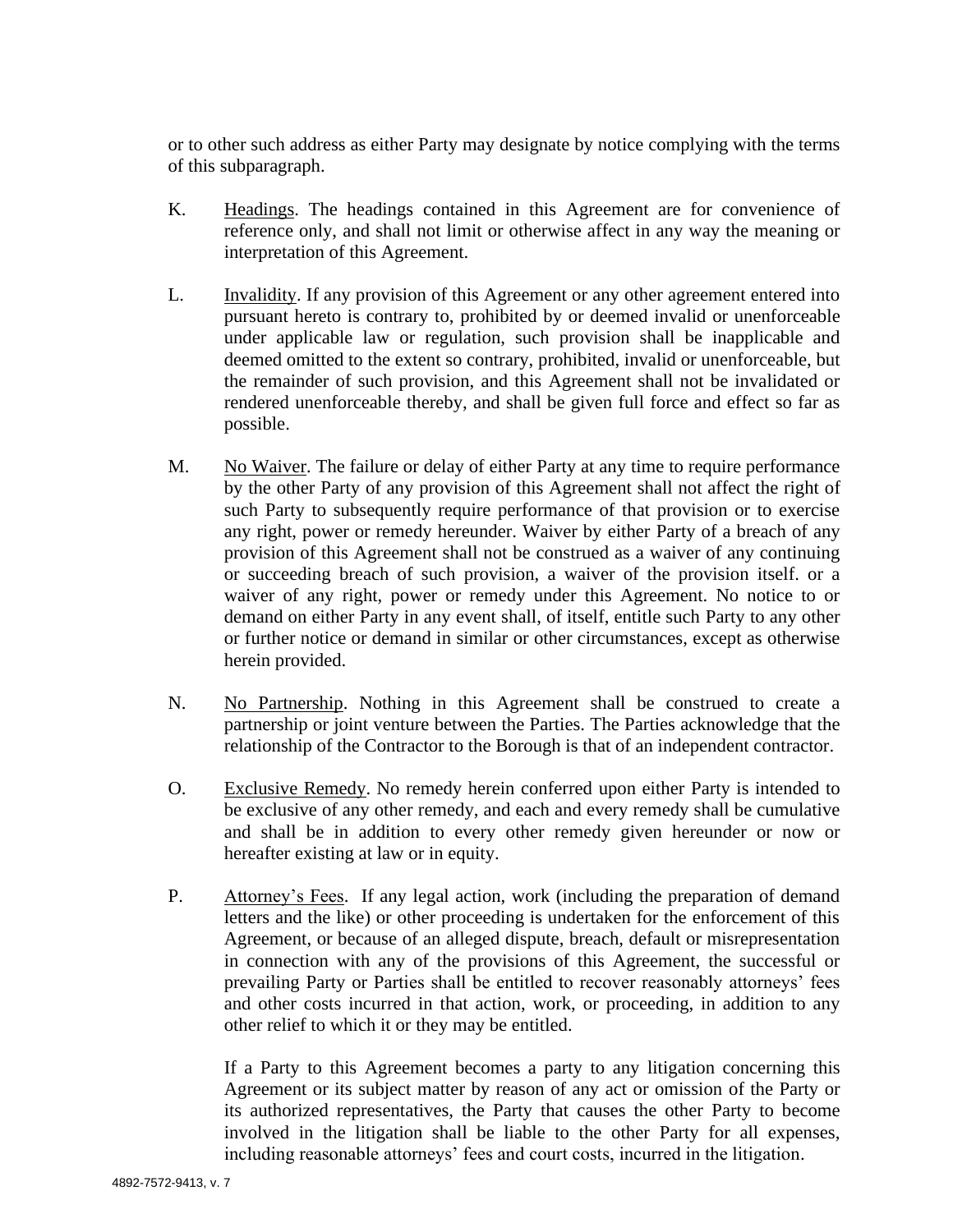Q. Authority. Each Party hereby represents to the other Party that it has the right, power, authority, and financial ability to enter into this Agreement and to perform its obligations under this Agreement, and that it is not restricted by this Agreement or otherwise from entering into and performing this Agreement.